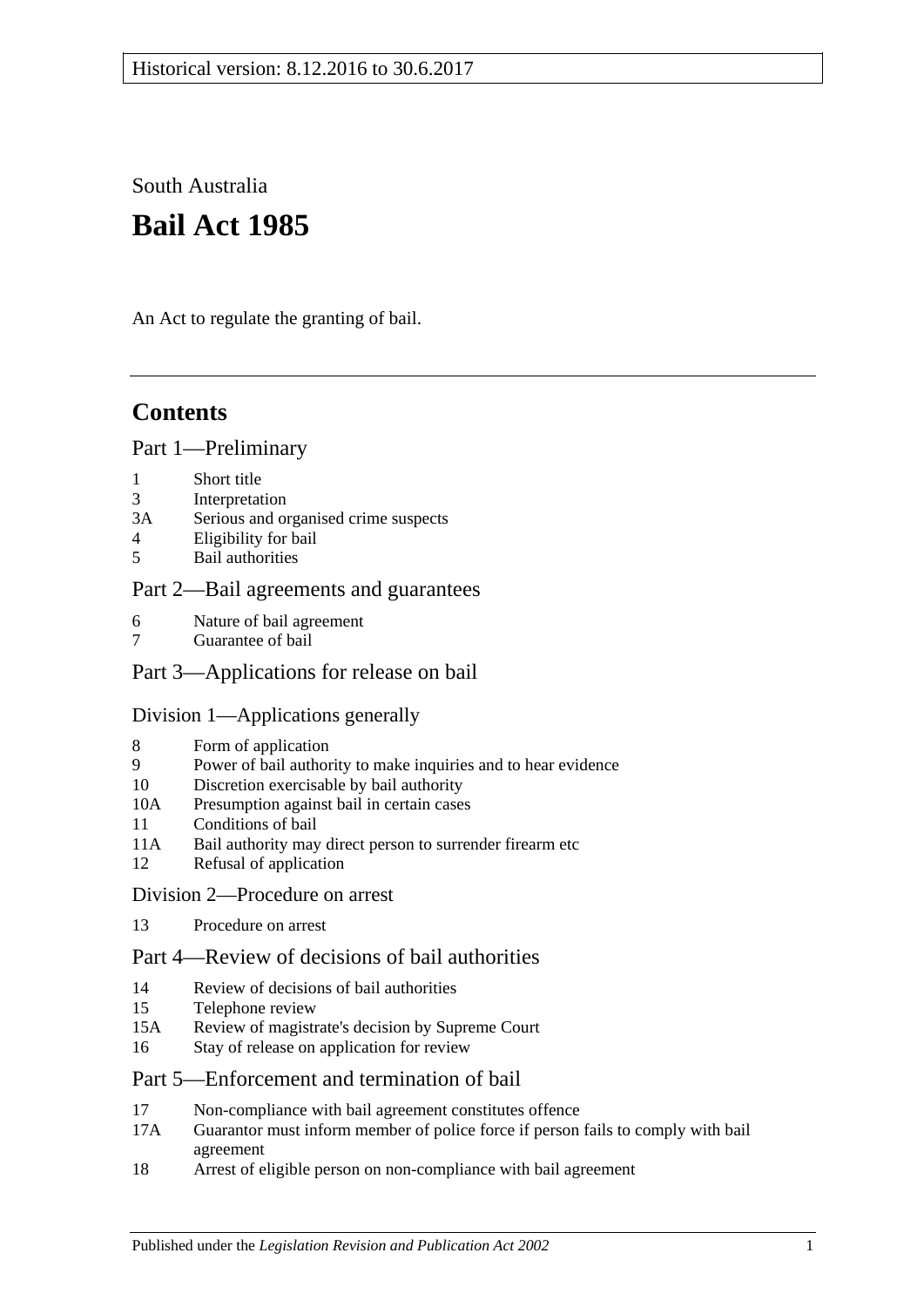| 19 | Estreatment |
|----|-------------|
|    |             |

- 19A [Arrest of person who is serious and organised crime suspect](#page-20-0)
- 20 [Termination of bail agreement](#page-20-1)

#### [Part 6—Miscellaneous](#page-20-2)

- 21 [Evidence](#page-20-3)
- 21A [Applications on behalf of the Crown](#page-20-4)
- 21B [Intervention programs](#page-20-5)
- 21C [Power of delegation—intervention program manager](#page-21-0)
- 22 [False information on bail applications](#page-22-0)
- 23 [Period of release on bail not to count as part of sentence](#page-22-1)
- 23A [Bail authority to consider intervention orders](#page-22-2)
- 24 [Act not to affect provisions relating to intervention and restraining orders](#page-23-0)
- 25 [Non-application of 48 Geo. III c. 58 in this State](#page-23-1)
- 26 [Regulations](#page-23-2)

[Legislative history](#page-24-0)

### <span id="page-1-0"></span>**The Parliament of South Australia enacts as follows:**

## **Part 1—Preliminary**

#### <span id="page-1-1"></span>**1—Short title**

This Act may be cited as the *Bail Act 1985*.

### <span id="page-1-2"></span>**3—Interpretation**

(1) In this Act, unless the contrary intention appears—

*ammunition* has the same meaning as in the *[Firearms Act](http://www.legislation.sa.gov.au/index.aspx?action=legref&type=act&legtitle=Firearms%20Act%201977) 1977*;

*bail authority* means a court or person constituted as a bail authority by or under [section](#page-4-0) 5;

*case manager* means a person responsible for supervision of a person's participation in an intervention program;

*Chief Executive Officer* has the same meaning as in the *[Correctional Services](http://www.legislation.sa.gov.au/index.aspx?action=legref&type=act&legtitle=Correctional%20Services%20Act%201982)  Act [1982](http://www.legislation.sa.gov.au/index.aspx?action=legref&type=act&legtitle=Correctional%20Services%20Act%201982)*;

*child* means a person who was, on the day on which an offence was allegedly committed by that person, under the age of 18 years;

*community corrections officer* means—

- (a) in relation to a child—an officer or employee of an administrative unit of the Public Service whose duties include the supervision of young offenders in the community;
- (b) in any other case—an officer or employee of an administrative unit of the Public Service whose duties include the supervision of adult offenders in the community;

*designated police facility* has the same meaning as in section 78 of the *[Summary](http://www.legislation.sa.gov.au/index.aspx?action=legref&type=act&legtitle=Summary%20Offences%20Act%201953)  [Offences Act](http://www.legislation.sa.gov.au/index.aspx?action=legref&type=act&legtitle=Summary%20Offences%20Act%201953) 1953*;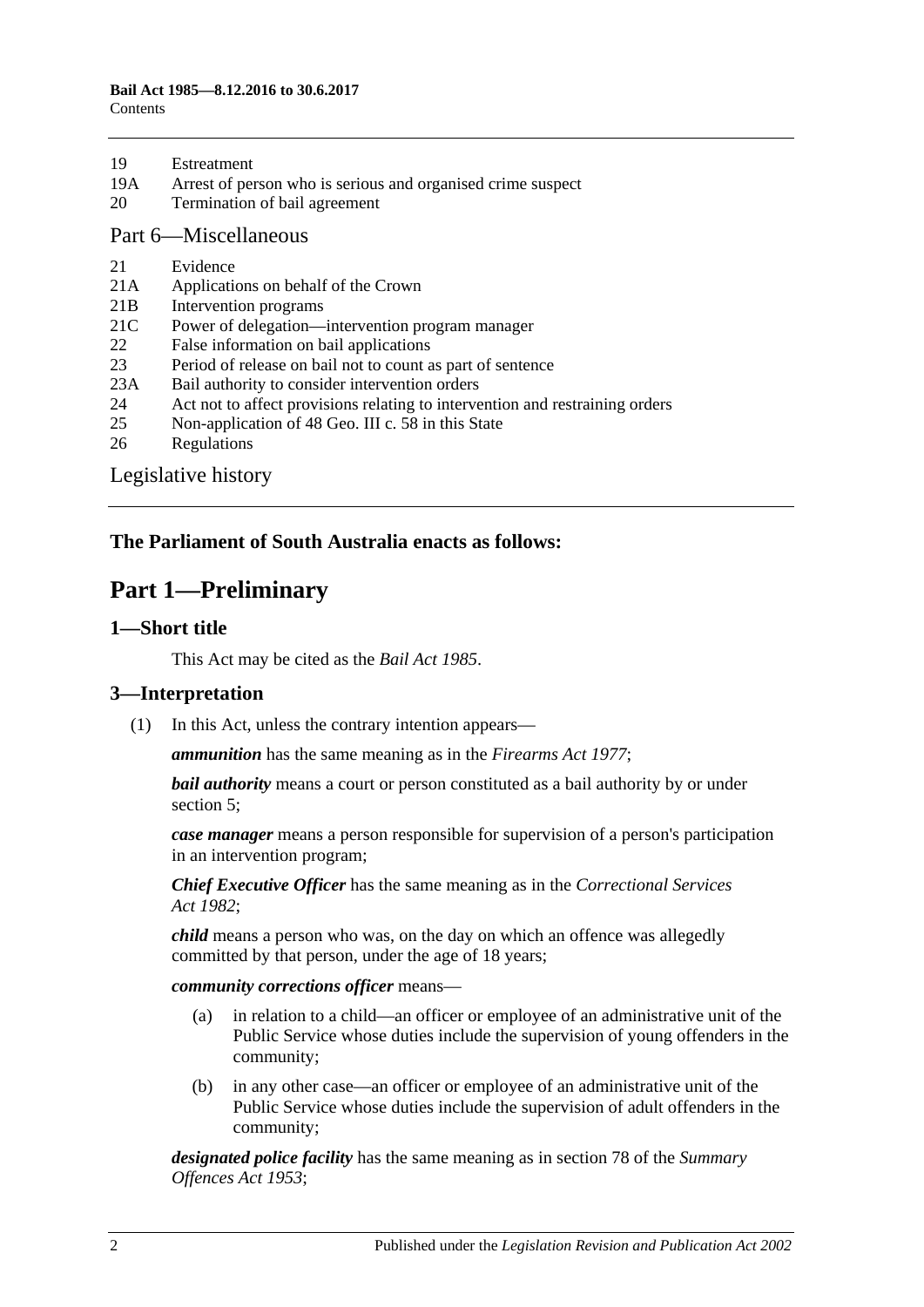*eligible person* means a person who is eligible to apply for release on bail under [section](#page-3-1) 4;

*financial condition*, in relation to bail, means a condition requiring an applicant for bail to provide security or obtain guarantees, or requiring a guarantor to provide security; and *non-financial condition* has a correlative meaning;

*firearm* has the same meaning as in the *[Firearms Act](http://www.legislation.sa.gov.au/index.aspx?action=legref&type=act&legtitle=Firearms%20Act%201977) 1977*;

*guarantee* means an agreement under [section](#page-6-0) 7;

*guarantor* means a person who enters into a guarantee;

*guardian*, in relation to a child, means a parent of the child and any person who is the legal guardian of the child or who has the immediate custody and control of the child;

*intervention program* means a program that provides—

- (a) supervised treatment; or
- (b) supervised rehabilitation; or
- (c) supervised behaviour management; or
- (d) supervised access to support services; or
- (e) a combination of any one or more of the above,

designed to address behavioural problems (including problem gambling), substance abuse or mental impairment;

*intervention program manager* means a person employed by the South Australian Courts Administration Authority to have general oversight of intervention programs and coordinate the implementation of relevant court orders (and includes a delegate of such a person);

*officer in charge*, in relation to a police station, means the police officer for the time being in charge of the police station;

*responsible officer*, in relation to a police station, means—

- (a) the officer in charge of the police station; or
- (b) if a police officer has, for the time being, been designated by the officer in charge of the police station as the officer with responsibility for persons accepted into custody at the police station—that officer;

*serious and organised crime offence* has the same meaning as in the *[Criminal Law](http://www.legislation.sa.gov.au/index.aspx?action=legref&type=act&legtitle=Criminal%20Law%20Consolidation%20Act%201935)  [Consolidation Act](http://www.legislation.sa.gov.au/index.aspx?action=legref&type=act&legtitle=Criminal%20Law%20Consolidation%20Act%201935) 1935*;

*serious and organised crime suspect*—see [section](#page-3-0) 3A;

*telephone* includes any telecommunication device for the transmission of speech;

*victim*, in relation to an offence, means a person who allegedly suffers injury in consequence of the commission of the offence;

*working day* means any day except a Sunday or other public holiday.

(2) For the purposes of this Act, a person will be taken to have been convicted of an offence if a formal finding of guilt has been made against that person by a court whether or not the court proceeds to record a conviction.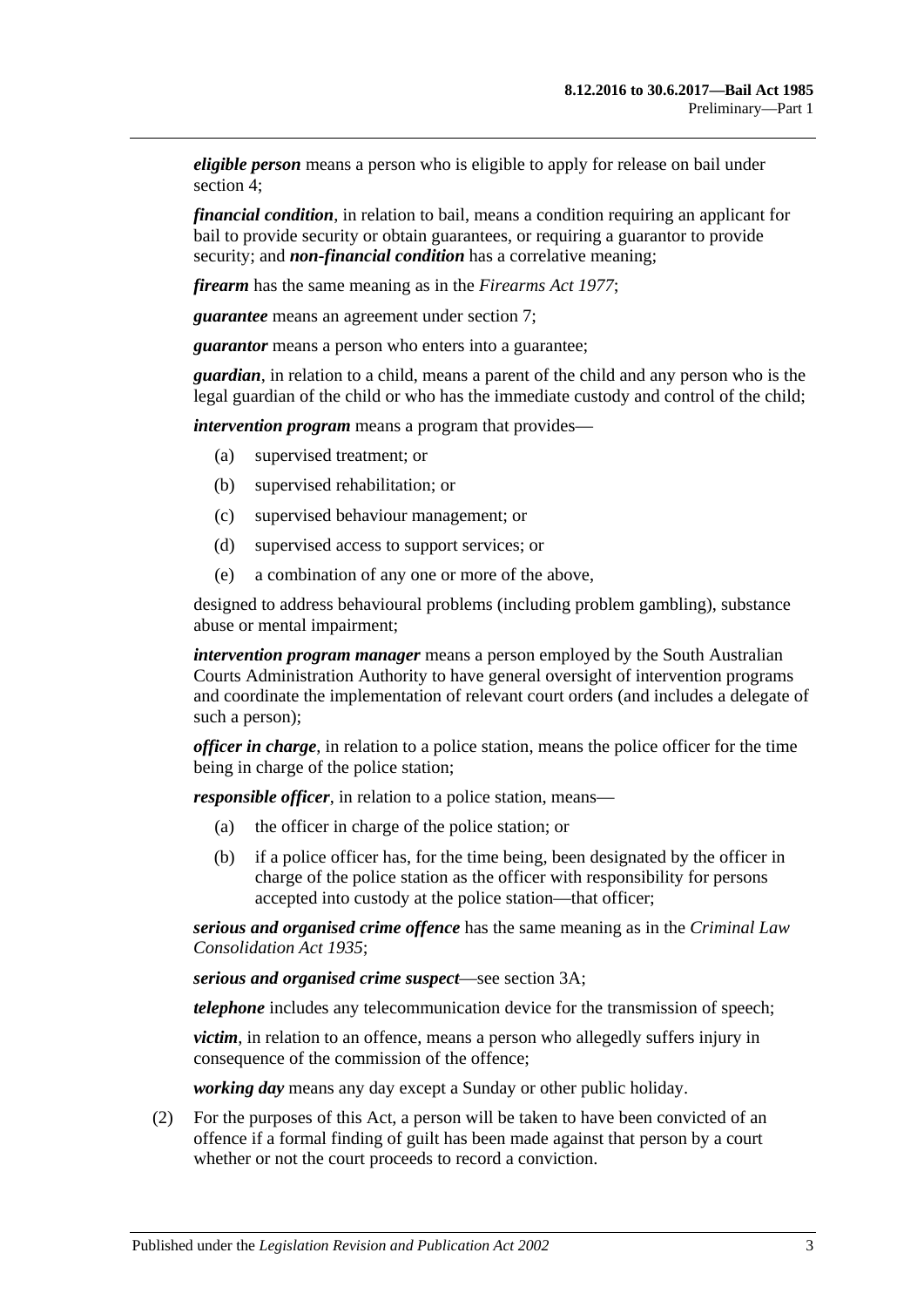### <span id="page-3-0"></span>**3A—Serious and organised crime suspects**

- <span id="page-3-5"></span><span id="page-3-4"></span>(1) A bail authority may determine that a person is a *serious and organised crime suspect* for the purposes of this Act if the bail authority is satisfied, on application by the Crown, that—
	- (a) the person has been charged with a serious and organised crime offence; and
	- (b) the person was not, at the time of the alleged offence, a child; and
	- (c) the grant of bail to the person is likely to cause a potential witness, or other person connected with proceedings for the alleged offence, to reasonably fear for his or her safety.
- <span id="page-3-6"></span><span id="page-3-2"></span>(2) A determination by a bail authority that a person taken into custody on a charge of an offence is a serious and organised crime suspect ceases to apply after 6 months if, at that time—
	- (a) the person has not been tried, or is not on trial, for the offence; and
	- (b) the trial of the offence is not subject to a determination of the Supreme Court or the District Court under section 275(3) of the *[Criminal Law Consolidation](http://www.legislation.sa.gov.au/index.aspx?action=legref&type=act&legtitle=Criminal%20Law%20Consolidation%20Act%201935)  Act [1935](http://www.legislation.sa.gov.au/index.aspx?action=legref&type=act&legtitle=Criminal%20Law%20Consolidation%20Act%201935)*.
- (3) [Subsection](#page-3-2) (2) does not affect the operation of a bail agreement to which the person is subject at the time at which the determination ceases to apply.

**Note—**

```
The person is, however, eligible to reapply for bail—see section 4(1)(h).
```
### <span id="page-3-1"></span>**4—Eligibility for bail**

- <span id="page-3-3"></span>(1) The following persons are eligible for release on bail under this Act:
	- (a) a person who has been taken into custody—
		- (i) on a charge of an offence; or
		- (ii) in the case of a child—on suspicion of having committed an offence;
	- (b) a person who has been convicted of an offence but has not been sentenced for that offence;
	- (c) a person who has been convicted of, and sentenced for, an offence but has not exhausted all rights of appeal against the conviction or sentence, or to have it reviewed;
	- (d) a person who is appearing before a court for allegedly failing to observe a condition of a recognizance;
	- (e) a person who appears before a court in answer to a summons (including a person who so appears as a witness);
	- (f) a person who has been arrested on a warrant and is appearing or is to appear before a court as a witness;
	- (g) a person arrested on a warrant issued under [section](#page-20-0) 19A;
	- (h) a person who is no longer a serious and organised crime suspect because of the operation of [section](#page-3-2) 3A(2).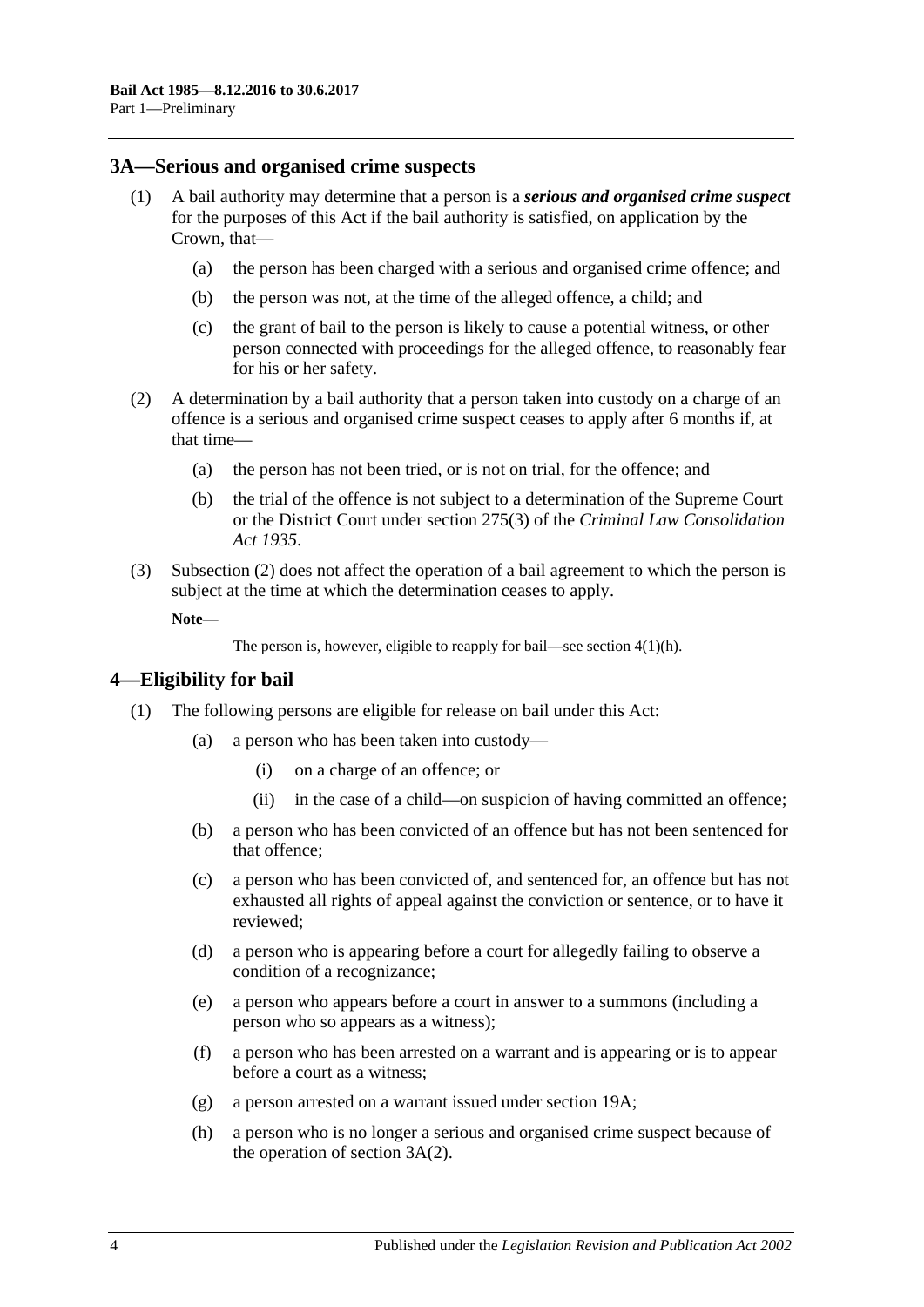- (1a) A person who is eligible to apply for bail in accordance with [subsection](#page-3-3)  $(1)(h)$  may so apply despite the fact that he or she is already subject to a bail agreement (the *previous bail agreement*) if, at the time of the previous bail agreement, the person was a serious and organised crime suspect (and if a new bail agreement is entered into following such an application, the previous bail agreement ceases to be in force).
- (2) If a person who has been arrested is being detained pursuant to the *[Summary Offences](http://www.legislation.sa.gov.au/index.aspx?action=legref&type=act&legtitle=Summary%20Offences%20Act%201953)  Act [1953](http://www.legislation.sa.gov.au/index.aspx?action=legref&type=act&legtitle=Summary%20Offences%20Act%201953)* for a purpose related to the investigation of an offence, the person is not eligible for release on bail until the end of that detention.
- (3) Where a person is being detained under Part 3 of the *[Criminal Law \(High Risk](http://www.legislation.sa.gov.au/index.aspx?action=legref&type=act&legtitle=Criminal%20Law%20(High%20Risk%20Offenders)%20Act%202015)  [Offenders\) Act](http://www.legislation.sa.gov.au/index.aspx?action=legref&type=act&legtitle=Criminal%20Law%20(High%20Risk%20Offenders)%20Act%202015) 2015*, the person is not eligible for release on bail.

### <span id="page-4-0"></span>**5—Bail authorities**

- (1) The following are constituted as bail authorities for the purposes of this Act:
	- (a) the Supreme Court;
	- (b) a court before which the eligible person has been charged with the offence in respect of which the eligible person has been taken into custody;
	- (c) a court before which the eligible person has appeared for trial or sentencing;
	- (d) if the eligible person—
		- (i) is charged with a summary offence only; or
		- (ii) is charged with an indictable offence but has not appeared before a court for trial or sentencing,

the Magistrates Court;

- (e) if the eligible person—
	- (i) has been arrested on a warrant (other than a warrant endorsed by the court or justice issuing the warrant with a statement excluding the granting of bail by a police officer); or
	- (ii) has not appeared before a court charged with the offence in respect of which he or she has been taken into custody,

a police officer who is—

- (iii) of or above the rank of sergeant; or
- (iv) the responsible officer for a police station;
- (ea) if the eligible person is appearing before a court in answer to a summons or for allegedly failing to observe a condition of a recognizance—that court;
- (eb) if the eligible person is appearing, or is to appear, as a witness before a court—that court;
- (f) a person authorised or required to release the eligible person on bail under [subsection](#page-4-1) (2).
- <span id="page-4-1"></span>(2) If a warrant for the arrest of a person is issued, the court or justice issuing the warrant may, by endorsement on the warrant—
	- (a) authorise or require a specified person, or a person of a specified class, to release the arrested person on bail; or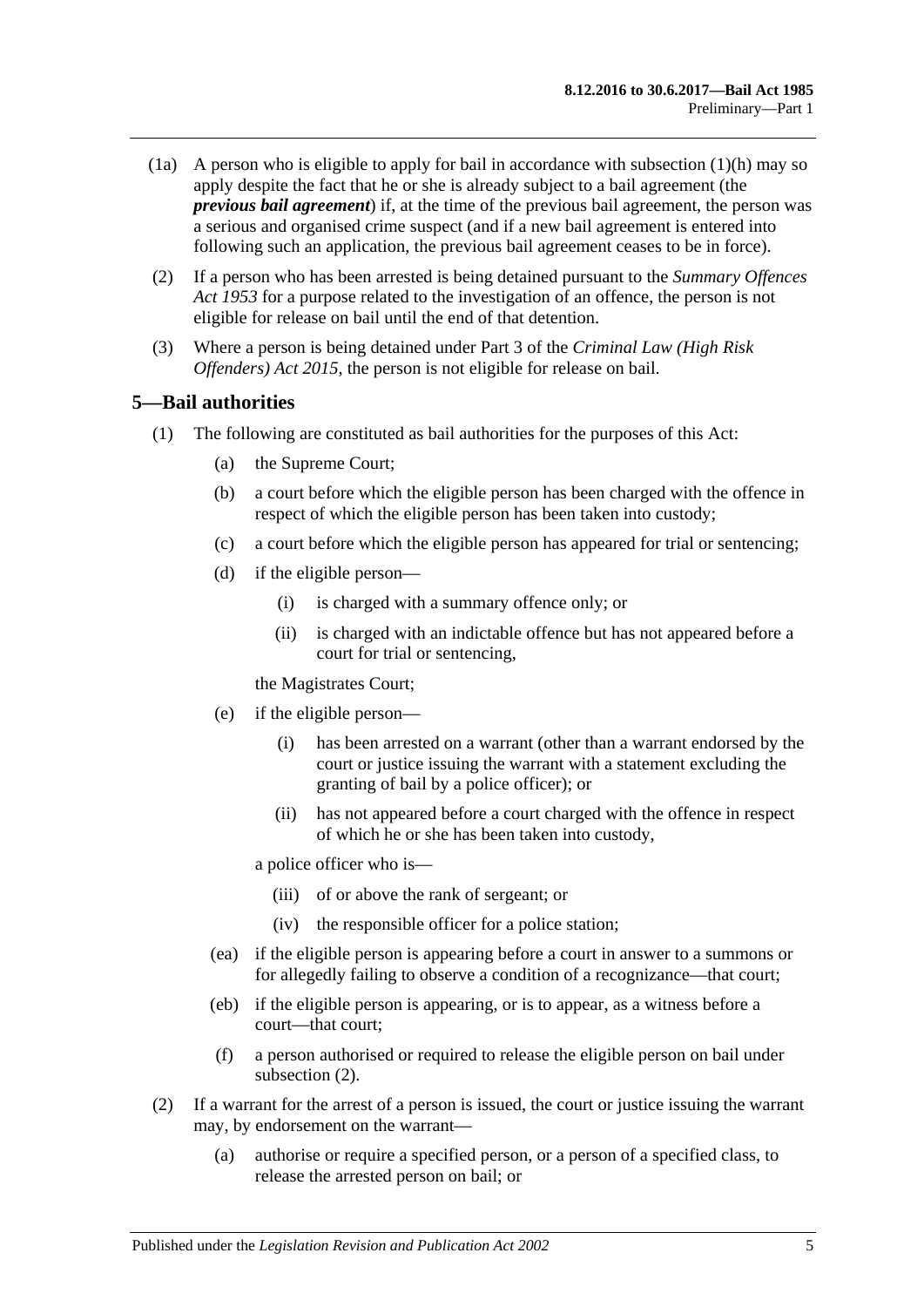(b) exclude the granting of bail to the arrested person by a police officer.

## <span id="page-5-0"></span>**Part 2—Bail agreements and guarantees**

### <span id="page-5-2"></span><span id="page-5-1"></span>**6—Nature of bail agreement**

- (1) A bail agreement with a person who has been charged with, or convicted of, an offence is an agreement under which that person makes an undertaking to the Crown—
	- (a) subject to any directions in the agreement to the contrary, to be present throughout all proceedings—
		- (i) if the person has not been convicted of the offence—relating to any preliminary examination of the charge and to the hearing and determination of the charge;
		- (ii) if the person is convicted of the offence—relating to sentencing and to any appeal from, or review of, the conviction or any sentence; and
	- (b) to comply with any conditions as to the person's conduct while on bail stipulated in the agreement; and
	- (c) if the agreement so provides—to forfeit to the Crown a sum stipulated in the agreement if the person fails, without proper excuse, to comply with a term or condition of the agreement.
- (1a) For the purposes of [subsection](#page-5-2) (1)—
	- (a) a child who has been arrested on suspicion of having committed an offence will, for so long as no charge is actually laid against the child, be taken to have been charged with that suspected offence; and
	- (b) if the child is not charged with that suspected offence but with some other offence arising out of the same circumstances as that suspected offence—a bail agreement entered into by the child relates to that other offence.
- (1b) A bail agreement with a person who is appearing or is to appear before a court as a witness in proceedings (other than proceedings relating to an offence for which that person has been charged or convicted) is an agreement under which that person makes an undertaking to the court—
	- (a) to be present at the proceedings in accordance with the terms of the agreement; and
	- (b) to comply with any conditions as to the person's conduct while on bail stipulated in the agreement; and
	- (c) if the agreement so provides—to forfeit to the Crown a sum stipulated in the agreement if the person fails, without proper excuse, to comply with a term or condition of the agreement.
- (2) A bail agreement must be in the prescribed form.
- (3) If a bail authority decides to release a person on bail, the bail agreement may be entered into before the bail authority or, unless the bail authority otherwise directs, before—
	- (a) a justice; or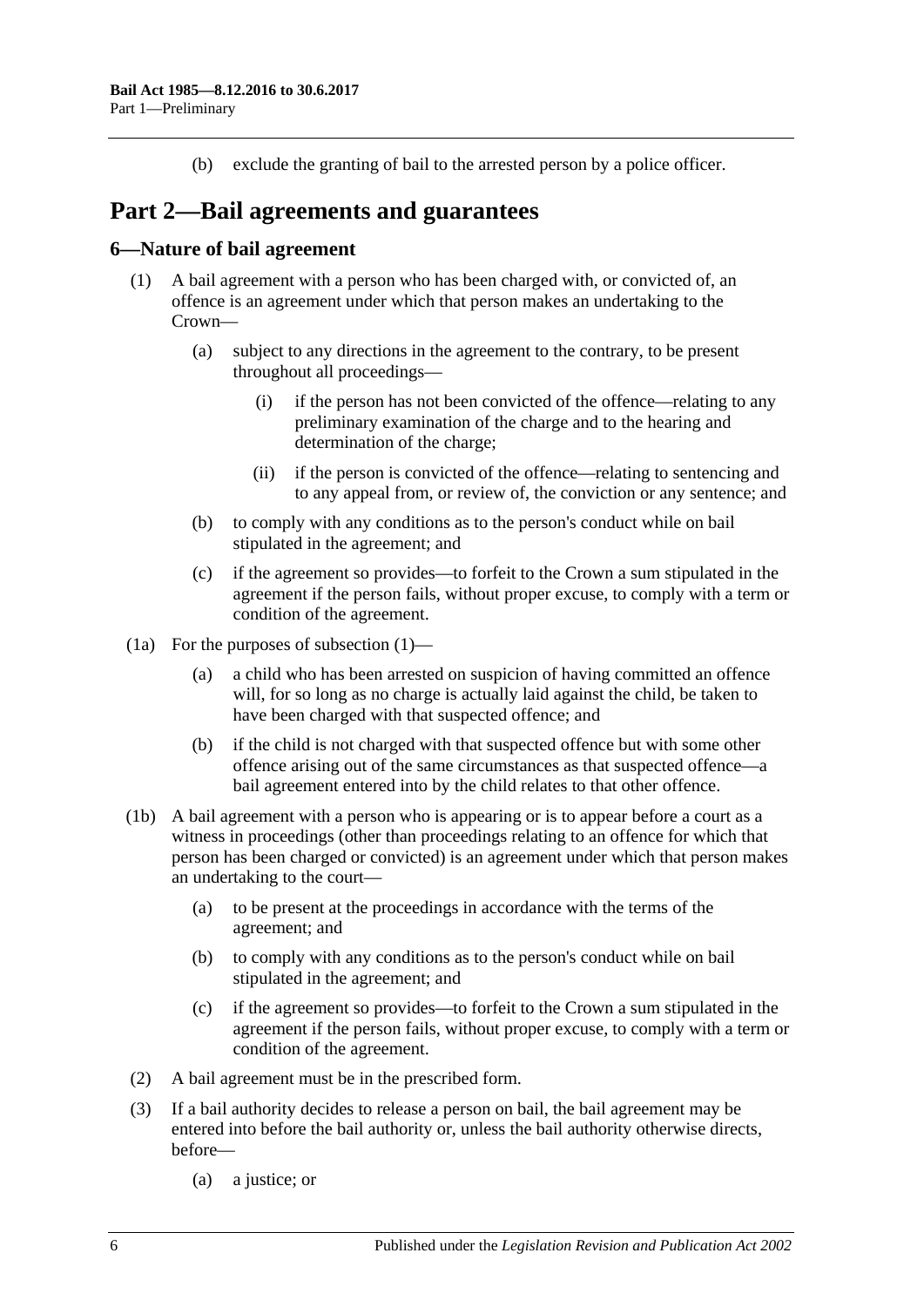- (b) a police officer who is—
	- (i) of or above the rank of sergeant; or
	- (ii) the responsible officer for a police station; or
- (c) if the person is in prison—the person who is in charge of the prison; or
- (ca) a registrar or deputy registrar of a court; or
- (d) any other person specified by the bail authority or any other person of a class specified by the bail authority.
- (4) Despite the provisions of any other Act, a bail authority may for any sufficient reason, on the application of a person on bail or the Crown, or on its own initiative, vary the conditions of a bail agreement or revoke a bail agreement.
- (5) If a bail authority revokes a bail agreement, the bail authority (not being a police officer) may, if it is necessary to do so, issue a warrant for the arrest of the person who was released under the agreement.

### <span id="page-6-0"></span>**7—Guarantee of bail**

- (1) A guarantee of bail is an agreement with the Crown under which a person—
	- (a) guarantees that a person released under a bail agreement will comply with—
		- (i) all the terms and conditions of the agreement; or
		- (ii) such of the terms and conditions of the agreement as are specified in the guarantee; and
	- (b) undertakes that, if that person fails to comply with a term or condition of the bail agreement to which the guarantee relates, he or she (the guarantor) will forfeit to the Crown the sum (if any) specified in the guarantee.
- (2) A guarantee of bail must be in the prescribed form.
- (3) A guarantee of bail may be entered into before the bail authority granting bail or, unless the bail authority otherwise directs, before—
	- (a) a justice; or
	- (b) a police officer who is—
		- (i) of or above the rank of sergeant; or
		- (ii) the responsible officer for a police station; or
	- (c) if the person who is to be released on bail is in prison—the person who is in charge of the prison; or
	- (ca) a registrar or deputy registrar of a court; or
	- (d) any other person specified by the bail authority or any other person of a class specified by the bail authority.
- (4) A bail authority may for any sufficient reason, on the application of a guarantor, vary the terms of the guarantee or revoke the guarantee.
- (5) If a bail authority varies or revokes a guarantee, the bail authority may make such consequential variation of the terms of the bail agreement, or revoke the bail agreement, as appears appropriate in the circumstances.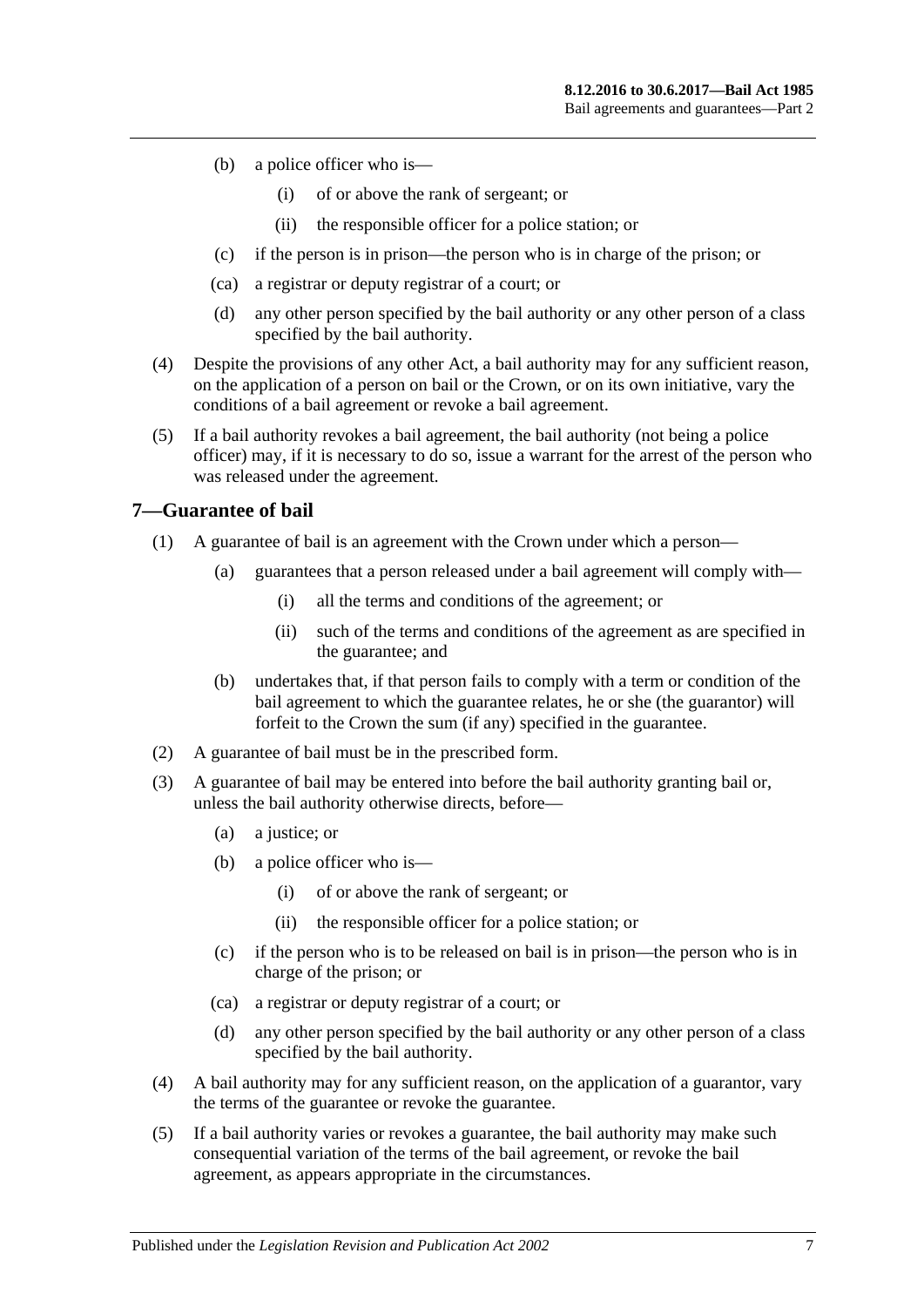(6) A guarantor of bail must be of or above the age of 18 years.

## <span id="page-7-0"></span>**Part 3—Applications for release on bail**

### <span id="page-7-1"></span>**Division 1—Applications generally**

### <span id="page-7-5"></span><span id="page-7-2"></span>**8—Form of application**

- (1) Subject to [subsection](#page-7-4) (1a), an application of a person for release on bail—
	- (a) must be in the prescribed form; and
	- (b) must contain the prescribed information; and
	- (c) must be made in accordance with any procedure prescribed by the regulations.
- <span id="page-7-4"></span>(1a) An application for release on bail need not be made in accordance with [subsection](#page-7-5) (1)—
	- (a) if the bail authority is satisfied that a less formal application should be permitted in view of the applicant's illiteracy, imperfect command of the English language, intellectual limitations or for any other proper reason; or
	- (b) if the bail authority has access to an application previously made by the applicant and considers that a further written application is unnecessary.
- <span id="page-7-6"></span>(2) A person who has the custody of an eligible person must, at the request of that person—
	- (a) afford such assistance as that person reasonably requires to complete a written application for release on bail; and
	- (b) if the custodian is not a bail authority—transmit the application as soon as practicable to a bail authority.
- (2a) If the eligible person is a child, a request may be made on behalf of the child under [subsection](#page-7-6) (2) by a guardian of the child.
- (3) If a written application for release on bail comes before a bail authority for determination, the bail authority may proceed to consider and determine the application despite the fact that the application was made in the first instance to some other bail authority.

### <span id="page-7-3"></span>**9—Power of bail authority to make inquiries and to hear evidence**

- <span id="page-7-7"></span>(1) Subject to this section, a bail authority to which an application for release on bail is made—
	- (a) may make inquiries, or direct that inquiries be made, of the applicant and other persons who may be able to furnish information relevant to the determination of the application; and
	- (b) if the authority (not being a police officer) thinks fit—may take evidence on oath from the applicant or any other person who may be able to furnish information relevant to the determination of the application.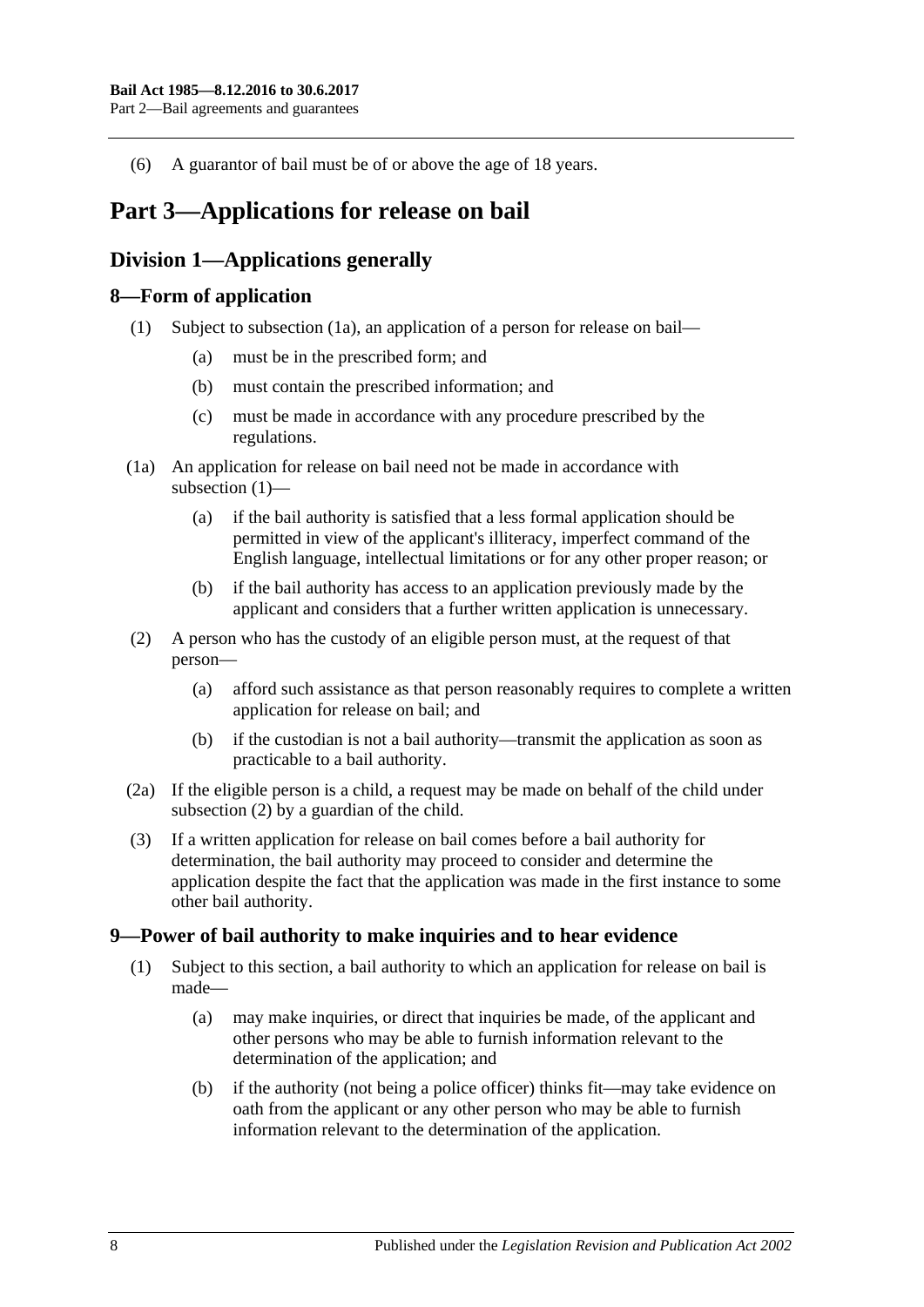(2) If a bail authority takes evidence, or proposes to take evidence, on oath under [subsection](#page-7-7)  $(1)(b)$ , it must at the request of the applicant or the Crown permit such examination, cross-examination or re-examination of the witness as may be appropriate in the circumstances.

### <span id="page-8-0"></span>**10—Discretion exercisable by bail authority**

- (1) If an application for bail is made to a bail authority by an eligible person who has been charged with, but not convicted of, an offence in respect of which he or she has been taken into custody, the bail authority should, subject to this Act, release the applicant on bail unless, having regard to—
	- (a) the gravity of the offence in respect of which the applicant has been taken into custody; and
	- (b) the likelihood (if any) that the applicant would, if released—
		- (i) abscond; or
		- (ii) offend again; or
		- (iii) interfere with evidence, intimidate or suborn witnesses, or hinder police inquiries; or
		- (iv) commit a breach of an intervention order under the *[Intervention](http://www.legislation.sa.gov.au/index.aspx?action=legref&type=act&legtitle=Intervention%20Orders%20(Prevention%20of%20Abuse)%20Act%202009)  [Orders \(Prevention of Abuse\) Act](http://www.legislation.sa.gov.au/index.aspx?action=legref&type=act&legtitle=Intervention%20Orders%20(Prevention%20of%20Abuse)%20Act%202009) 2009*; and
	- (d) any need that the applicant may have for physical protection; and
	- (e) any medical or other care that the applicant may require; and
	- (f) any previous occasions on which the applicant may have contravened or failed to comply with a term or condition of a bail agreement; and
	- (g) any other relevant matter,

the bail authority considers that the applicant should not be released on bail.

- (2) If the applicant has been convicted of the offence in respect of which he or she has been taken into custody, the bail authority has, subject to this Act, an unfettered discretion as to whether the applicant should be released on bail.
- (3) If the applicant is a person who is appearing or is to appear before a court as a witness in proceedings (other than proceedings relating to an offence for which that person has been charged or convicted), the bail authority should, subject to this Act, release the applicant on bail unless there is a likelihood that the applicant would, if released, abscond.
- (4) Despite the other provisions of this section, if there is a victim of the offence, the bail authority must, in determining whether the applicant should be released on bail, give primary consideration to the need that the victim may have, or perceive, for physical protection from the applicant.

### <span id="page-8-2"></span><span id="page-8-1"></span>**10A—Presumption against bail in certain cases**

(1) Despite [section](#page-8-0) 10, bail is not to be granted to a prescribed applicant unless the applicant establishes the existence of special circumstances justifying the applicant's release on bail.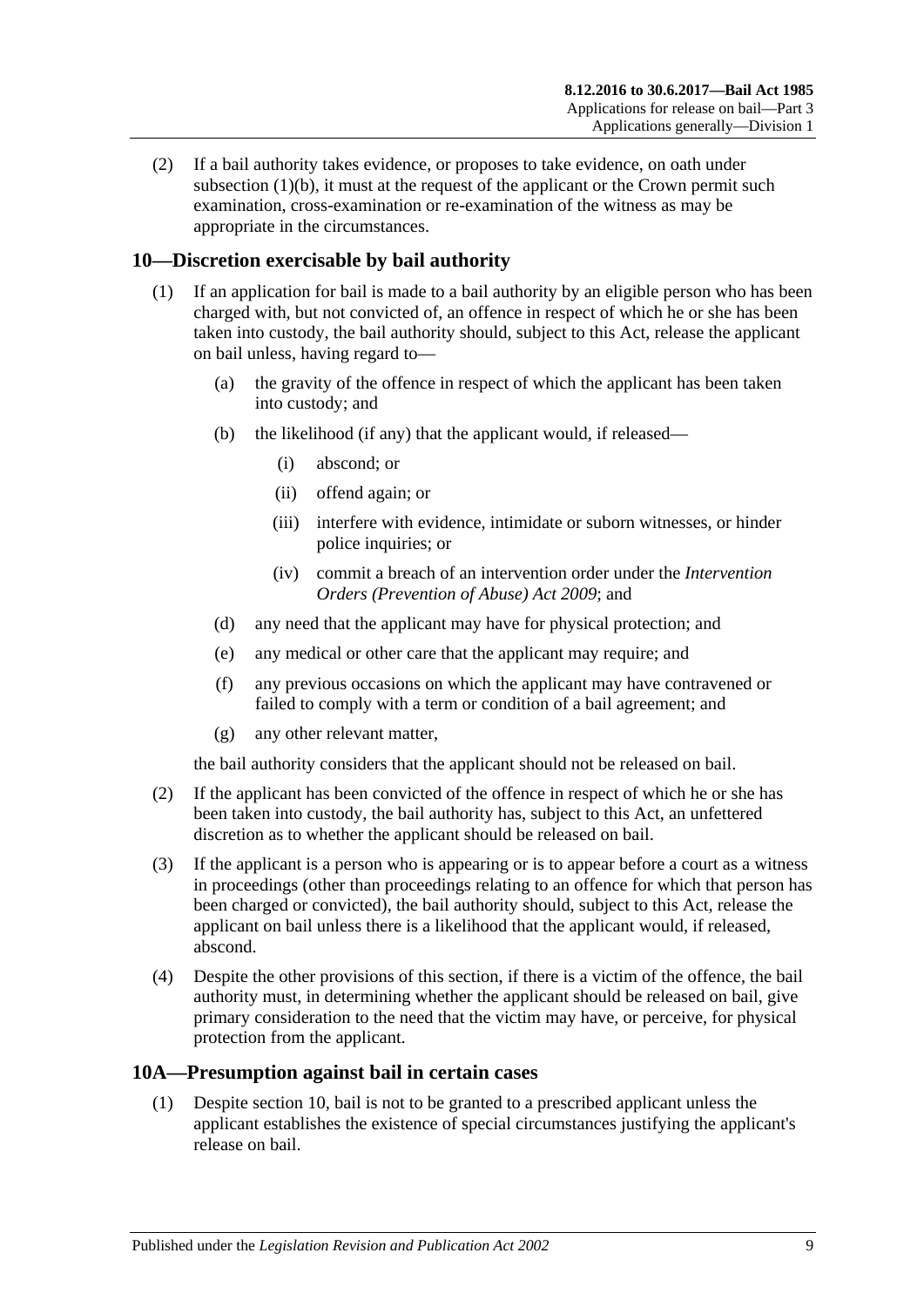- (1a) An applicant who is a serious and organised crime suspect will not be taken to have established that special circumstances exist for the purposes of [subsection](#page-8-2) (1) unless the applicant also establishes, by evidence verified on oath or by affidavit, that he or she has not previously been convicted of—
	- (a) a serious and organised crime offence; or
	- (b) an offence committed in another jurisdiction that would, if committed in this jurisdiction, have been a serious and organised crime offence.
- (2) In this section—

#### *prescribed applicant* means—

- an applicant taken into custody in relation to any of the following offences if committed, or allegedly committed, by the applicant in the course of attempting to escape pursuit by a police officer or attempting to entice a police officer to engage in a pursuit:
	- (i) an offence against section 13 of the *[Criminal Law Consolidation](http://www.legislation.sa.gov.au/index.aspx?action=legref&type=act&legtitle=Criminal%20Law%20Consolidation%20Act%201935)  Act [1935](http://www.legislation.sa.gov.au/index.aspx?action=legref&type=act&legtitle=Criminal%20Law%20Consolidation%20Act%201935)* in which the victim's death was caused by the applicant's use of a motor vehicle;
	- (ii) an offence against section 19A of the *[Criminal Law Consolidation](http://www.legislation.sa.gov.au/index.aspx?action=legref&type=act&legtitle=Criminal%20Law%20Consolidation%20Act%201935)  Act [1935](http://www.legislation.sa.gov.au/index.aspx?action=legref&type=act&legtitle=Criminal%20Law%20Consolidation%20Act%201935)*;
	- (iii) an offence against section 29 of the *[Criminal Law Consolidation](http://www.legislation.sa.gov.au/index.aspx?action=legref&type=act&legtitle=Criminal%20Law%20Consolidation%20Act%201935)  Act [1935](http://www.legislation.sa.gov.au/index.aspx?action=legref&type=act&legtitle=Criminal%20Law%20Consolidation%20Act%201935)* if the act or omission constituting the offence was done or made by the applicant in the course of the applicant's use of a motor vehicle; or
- (b) an applicant taken into custody in relation to an offence against [section](#page-18-1) 17 if there is alleged to have been a contravention of, or failure to comply with, a condition of a bail agreement imposed under section  $11(2)(a)(ii)$ ; or
- (ba) an applicant taken into custody in relation to an offence against section 31 of the *[Intervention Orders \(Prevention of Abuse\) Act](http://www.legislation.sa.gov.au/index.aspx?action=legref&type=act&legtitle=Intervention%20Orders%20(Prevention%20of%20Abuse)%20Act%202009) 2009* if the act or omission alleged to constitute the offence involved physical violence or a threat of physical violence; or
- (bb) an applicant who is a serious and organised crime suspect;
- (c) an applicant taken into custody in relation to an offence of contravening or failing to comply with a control order or public safety order issued under the *[Serious and Organised Crime \(Control\) Act](http://www.legislation.sa.gov.au/index.aspx?action=legref&type=act&legtitle=Serious%20and%20Organised%20Crime%20(Control)%20Act%202008) 2008*; or
- (d) an applicant taken into custody in relation to an offence against any of the following provisions of the *[Criminal Law Consolidation Act](http://www.legislation.sa.gov.au/index.aspx?action=legref&type=act&legtitle=Criminal%20Law%20Consolidation%20Act%201935) 1935*:
	- (i) section 172;
	- (ii) section 248;
	- (iii) section 250;
	- (iv) section 85B; or
- (e) an applicant taken into custody in relation to a serious firearm offence (within the meaning of Part 2 Division 2AA of the *[Criminal Law \(Sentencing\)](http://www.legislation.sa.gov.au/index.aspx?action=legref&type=act&legtitle=Criminal%20Law%20(Sentencing)%20Act%201988)  Act [1988](http://www.legislation.sa.gov.au/index.aspx?action=legref&type=act&legtitle=Criminal%20Law%20(Sentencing)%20Act%201988)*).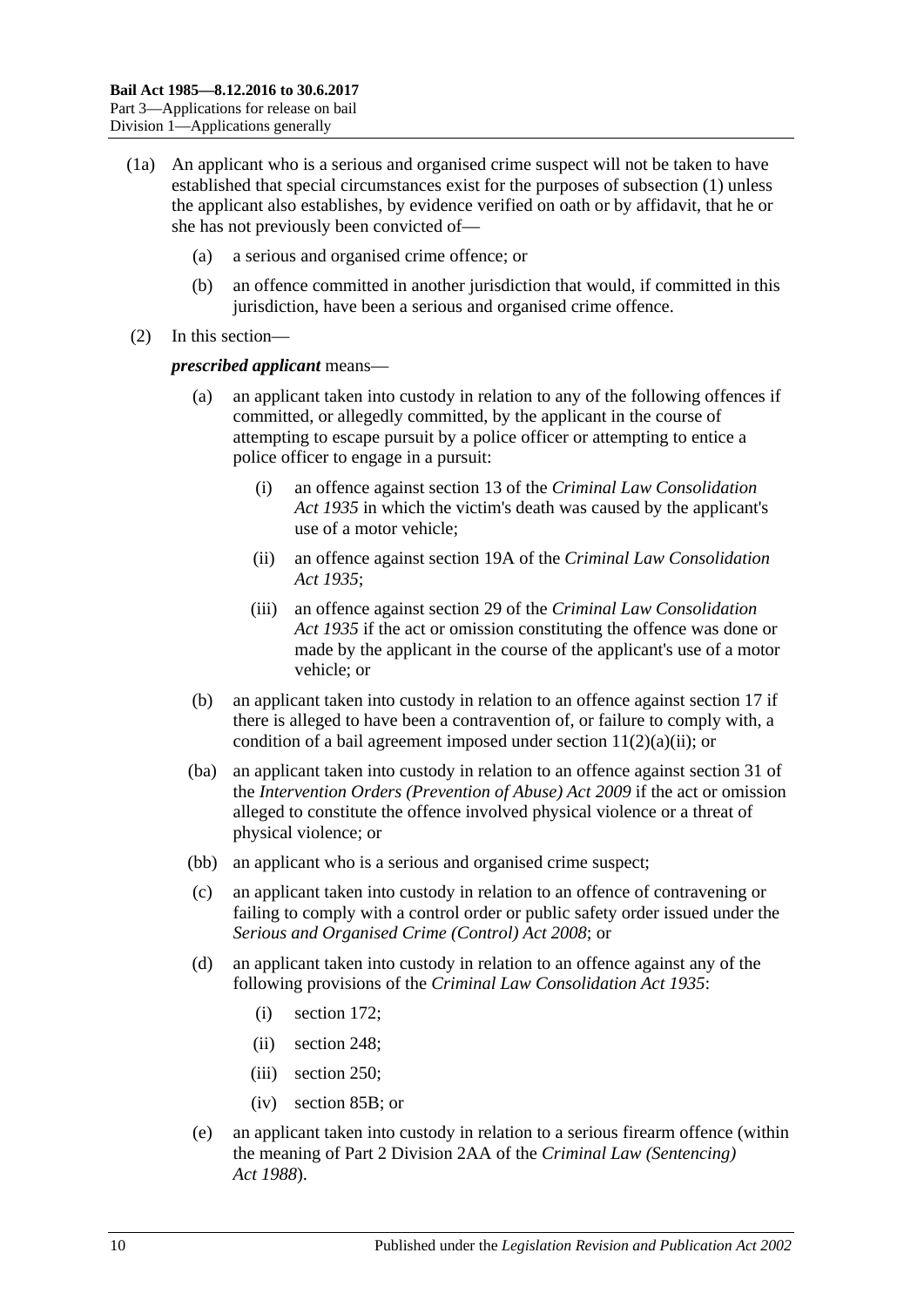### <span id="page-10-2"></span><span id="page-10-0"></span>**11—Conditions of bail**

- <span id="page-10-7"></span>(1) Subject to this Act, every grant of bail is subject to the following conditions:
	- (a) a condition prohibiting the applicant from possessing a firearm, ammunition or any part of a firearm;
	- (b) a condition requiring the applicant to submit to such tests (including testing without notice) for gunshot residue as may be reasonably required by the bail authority, or a person or class of persons or body specified by the bail authority.
- <span id="page-10-3"></span>(1a) A bail authority may only vary or revoke the conditions imposed by [subsection](#page-10-2) (1) if the bail authority is satisfied that—
	- (a) there are cogent reasons to do so; and
	- (b) the possession of a firearm, ammunition or part of a firearm by the person to whom the bail agreement relates does not represent an undue risk to the safety of the public.
- (1b) A bail authority that is a court can only be satisfied of the matters referred to in [subsection](#page-10-3) (1a) by evidence given on oath.
- (1c) If a bail authority varies or revokes a condition imposed by [subsection](#page-10-2) (1), the bail authority must make a written record of the reasons for its decision.
- (1d) Subject to this section, a bail authority may impose 1 or more of the conditions referred to in [subsection](#page-10-4) (2).
- <span id="page-10-6"></span><span id="page-10-5"></span><span id="page-10-4"></span><span id="page-10-1"></span>(2) The conditions that may be imposed in relation to the grant of bail are as follows:
	- (a) that the applicant agree—
		- (i) to reside at a specified address; or
		- (ia) to reside at a specified address and to remain at that place of residence while on bail, not leaving it except for one of the following purposes:
			- (A) remunerated employment; or
			- (B) necessary medical or dental treatment for the applicant; or
			- (C) averting or minimising a serious risk of death or injury (whether to the applicant or some other person); or
			- (D) any other purpose approved by a community corrections officer; or
		- (ii) if there is a victim of the offence in respect of which the applicant has been charged—to comply with such conditions relating to the physical protection of the victim that the authority considers should apply to the applicant while on bail; or
		- (iii) to be under the supervision of a community corrections officer and to obey the lawful directions of the officer; or
		- (iv) to report to the police at a specified place and at specified times; or
		- (v) to surrender any passport that the applicant may possess; or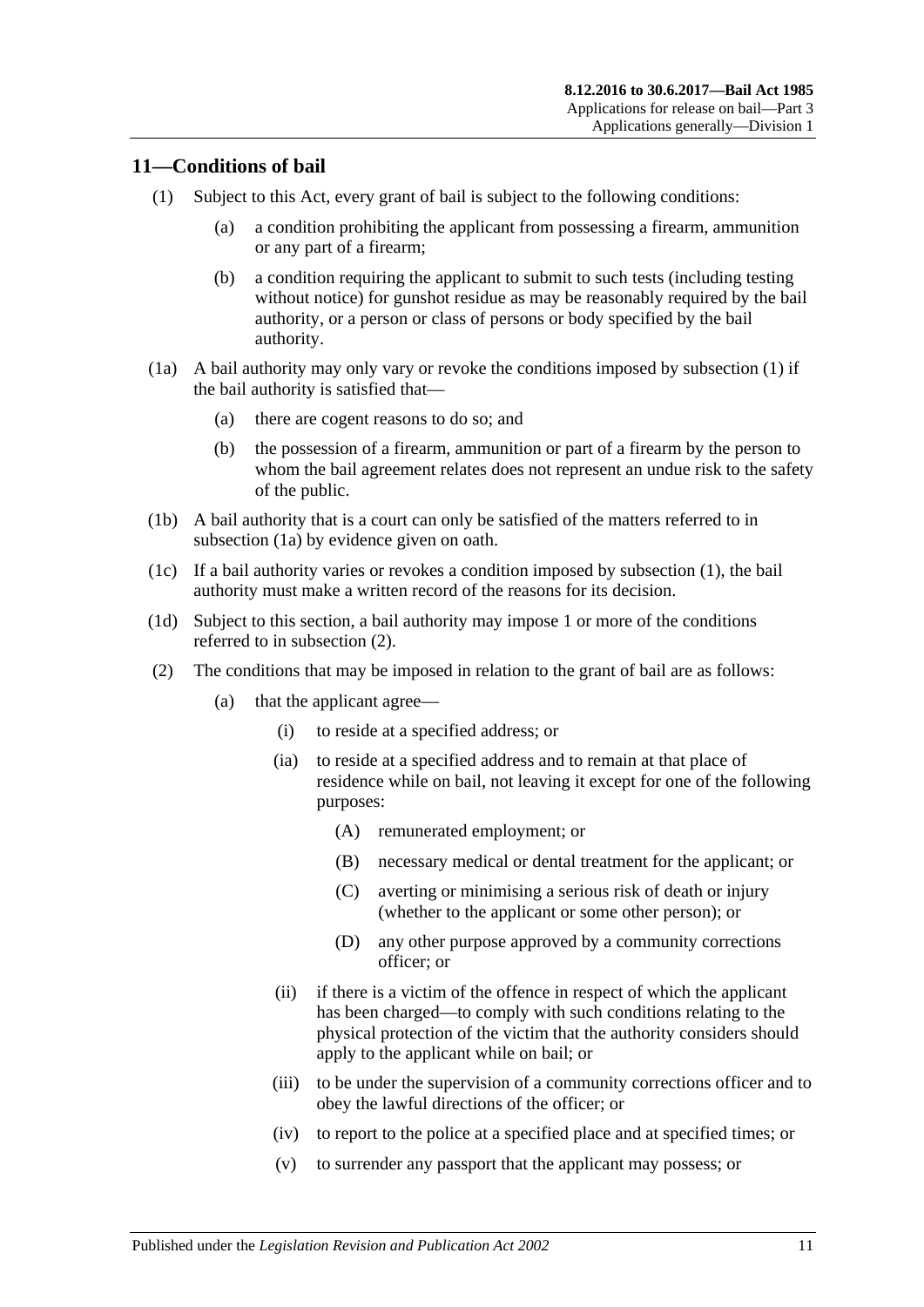- (vi) to comply with any other condition as to the applicant's conduct that the authority considers should apply while on bail;
- (b) that the applicant provide the bail authority with written assurances from a stipulated number of persons, who are acceptable to the bail authority, that they are acquainted with the applicant and are confident that the applicant will comply with the terms and conditions of a bail agreement;
- <span id="page-11-0"></span>(c) that the applicant agree to forfeit to the Crown a sum of money (to be stipulated in the bail agreement) if the applicant fails, without proper excuse, to comply with a term or condition of the bail agreement;
- (d) that the applicant provide security of a specified amount or value to secure payment of a monetary forfeiture agreed to under [paragraph](#page-11-0) (c);
- (e) that the applicant obtain specified guarantees, or guarantees of a specified nature;
- (f) that a guarantor provide security of a specified amount or value to secure payment of a stipulated monetary forfeiture.
- <span id="page-11-1"></span>(2aa) If the applicant is a serious and organised crime suspect, any grant of bail to the applicant—
	- (a) must be made subject to the following conditions:
		- (i) a condition that the applicant agree to reside at a specified address and to remain at that place of residence while on bail, not leaving it except for 1 of the following purposes:
			- (A) necessary medical or dental treatment for the applicant;
			- (B) averting or minimising a serious risk of death or injury (whether to the applicant or some other person);
			- (C) any other purpose approved by the Chief Executive Officer;
		- (ii) a condition that the applicant agree to be fitted with a device of a kind approved by the Chief Executive Officer for the purpose of monitoring compliance with the condition referred to in [subparagraph](#page-11-1) (i) and to comply with all reasonable directions of the Chief Executive Officer in relation to the device;
		- (iii) a condition that the applicant agree to not communicate with any person other than specified persons, or persons of a specified class or of a class prescribed by regulation;
		- (iv) a condition that the applicant agree to only use for communication purposes, or be in possession of, such telephones, mobile phones, computers or other communication devices as may be specified; and
	- (b) may not be made subject to the condition referred to in [subsection](#page-10-5)  $(2)(a)(ia)$ (but the bail authority may, subject to this section, impose any other condition referred to in [subsection](#page-10-4) (2)).
- <span id="page-11-2"></span>(2ab) If the applicant is a class 1 or class 2 offence suspect, any grant of bail to the applicant must, subject to this section, be made subject to the following conditions:
	- (a) a condition that the applicant agrees not to engage in child-related work;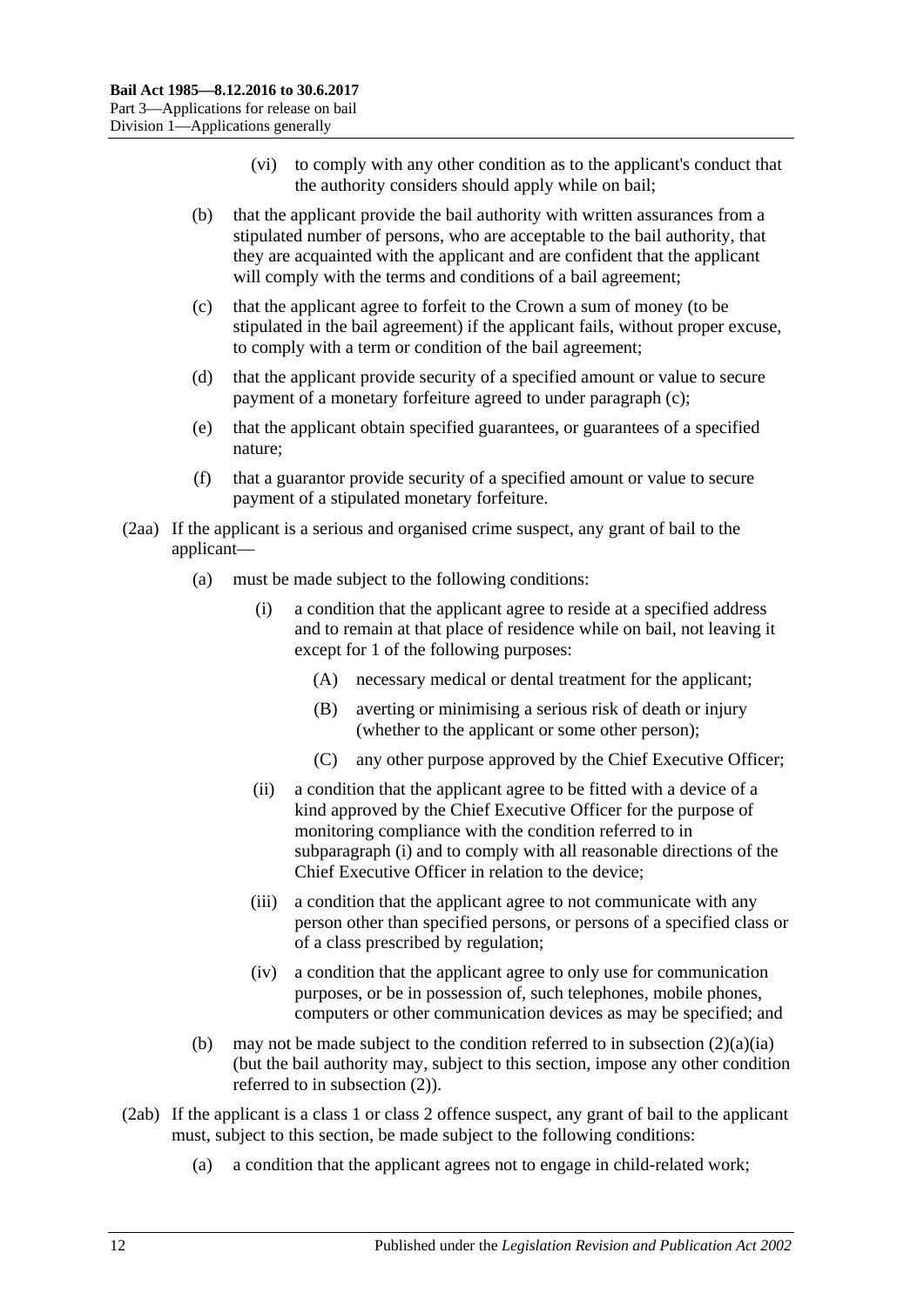- (b) a condition that the applicant agrees not to apply for child-related work.
- (2ac) A bail authority may only vary or revoke conditions imposed in accordance with [subsection](#page-11-2) (2ab) if the bail authority is satisfied that—
	- (a) there are cogent reasons to do so; and
	- (b) the applicant engaging in child-related work will not pose a risk to the safety and well being of children.
- (2ad) If a bail authority varies or revokes a condition imposed by [subsection](#page-11-2) (2ab), the bail authority must make a written record of the reasons for its decision.
- (2a) In deciding on the conditions to be imposed in relation to a grant of bail, a bail authority should give special consideration to any submissions made by the Crown on behalf of a victim of the alleged offence.
- (3) A bail authority should not impose a condition under [subsection](#page-10-5)  $(2)(a)(ia)$  or [\(iii\)](#page-10-6) except on the application, or with the consent, of the Crown.
- (3a) Before a bail authority imposes a condition under [subsection](#page-10-5)  $(2)(a)(ia)$  or  $(2aa)(a)(i)$ , the bail authority should obtain a report (whether oral or in writing) from the Crown on
	- (a) in the case of a condition under [subsection](#page-10-5)  $(2)(a)(ia)$ —the appropriateness of such a condition being imposed in the applicant's case; or
	- (b) in the case of a condition under [subsection](#page-11-1)  $(2aa)(a)(i)$ —whether the place of residence proposed to be specified in the condition is appropriate in the applicant's case.
- (4) A condition (other than a condition as to the conduct of the applicant while on bail) must not be imposed under this section unless the condition is, in the opinion of the bail authority, reasonably necessary to ensure that the applicant complies with the bail agreement.
- (5) A financial condition must not be imposed under this section unless the bail authority is of the opinion that the object of ensuring that the applicant complies with the bail agreement cannot be properly secured by a non-financial condition or combination of non-financial conditions.
- (6) It is a condition of every bail agreement that the person released under the agreement will not leave the State for any reason—
	- (a) if the person is under the supervision of a community corrections officer—without the permission of the Chief Executive (or his or her nominee) of the administrative unit of which the community corrections officer is an officer or employee;
	- (c) in any other case—without the permission of—
		- (i) a judge or magistrate; or
		- (ii) a police officer who is—
			- (A) of or above the rank of sergeant; or
			- (B) the responsible officer for a police station.
- (7) A condition imposed under this section must be stipulated in the bail agreement.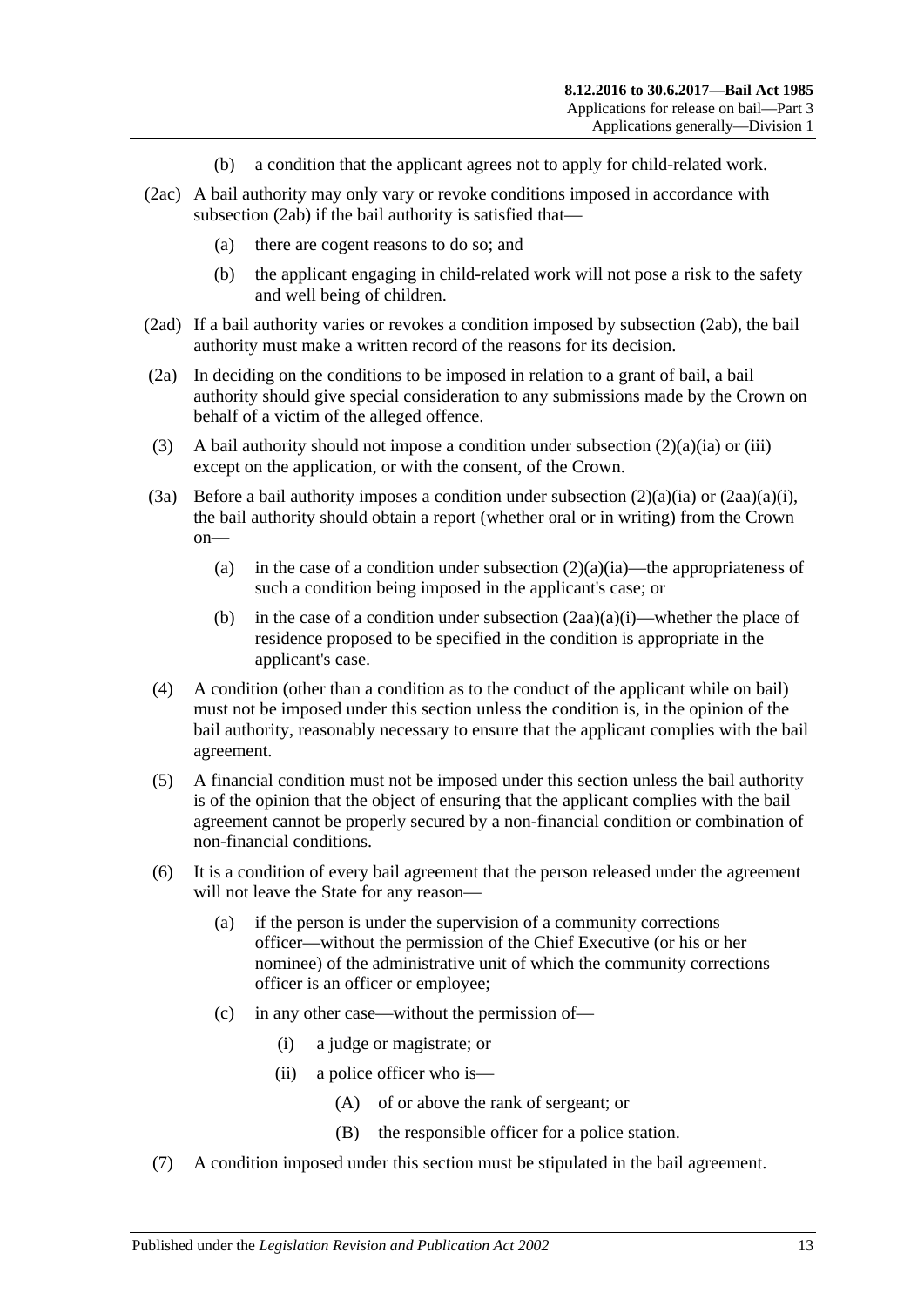- <span id="page-13-0"></span>(7a) If it is a condition of a bail agreement that the person released under the agreement will remain at a particular place of residence, a police officer or a community corrections officer authorised by the Minister for the purpose may enter the residence at any time for the purpose of ascertaining whether or not the person is complying with the condition.
- (7b) A person must not hinder a person referred to in [subsection](#page-13-0) (7a) in the exercise of powers under that subsection.

Maximum penalty: \$2 500.

- (8) If it is a condition of a bail agreement that the person released under the agreement will be under the supervision of a community corrections officer and obey the lawful directions of that officer, the officer to whom the person is assigned for supervision may give reasonable directions—
	- (a) requiring that person to report to the officer on a regular basis; or
	- (b) requiring that person to notify the officer of any change in the person's place of residence, or in the person's employment; or
	- (c) on any other matter stipulated by the bail authority.
- <span id="page-13-1"></span> $(9)$  If—
	- (a) a bail authority imposes a condition under this section; but
	- (b) the applicant remains in custody because the condition is not fulfilled,

the applicant must (if he or she is not sooner released) be brought back before a bail authority for a review of the condition as soon as reasonably practicable and, in any event, within five working days after the condition is imposed.

- (10) A bail authority may, on a review of a condition under [subsection](#page-13-1) (9)—
	- (a) confirm, vary or revoke the condition; and
	- (d) impose any other condition under this section that the bail authority thinks fit.
- (11) If a bail authority imposes a condition requiring a person—
	- (a) to remain at a particular place of residence while on bail; or
	- (b) to be under the supervision of a community corrections officer,

the bail authority must ensure that a copy of the bail agreement is furnished to the relevant responsible Minister.

- (12) A condition of bail may relate to a place or circumstances outside the State.
- (13) In this section—

*child-related work* has the same meaning as in the *[Child Sex Offenders Registration](http://www.legislation.sa.gov.au/index.aspx?action=legref&type=act&legtitle=Child%20Sex%20Offenders%20Registration%20Act%202006)  Act [2006](http://www.legislation.sa.gov.au/index.aspx?action=legref&type=act&legtitle=Child%20Sex%20Offenders%20Registration%20Act%202006)*;

*class 1 offence suspect* means a person who has been charged with a class 1 offence (within the meaning of the *[Child Sex Offenders Registration Act](http://www.legislation.sa.gov.au/index.aspx?action=legref&type=act&legtitle=Child%20Sex%20Offenders%20Registration%20Act%202006) 2006*);

*class 2 offence suspect* means a person who has been charged with a class 2 offence (within the meaning of the *[Child Sex Offenders Registration Act](http://www.legislation.sa.gov.au/index.aspx?action=legref&type=act&legtitle=Child%20Sex%20Offenders%20Registration%20Act%202006) 2006*).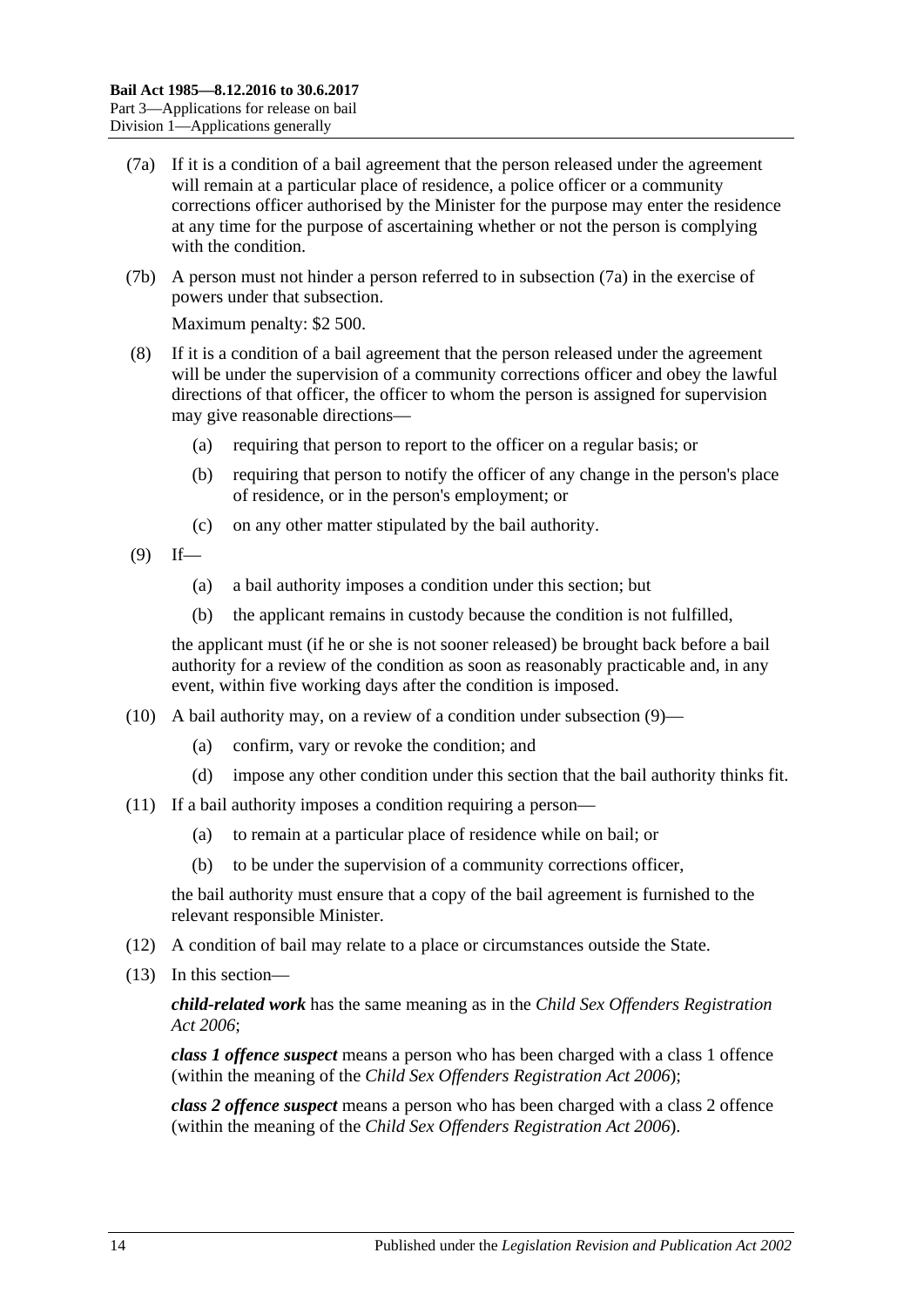### <span id="page-14-4"></span><span id="page-14-0"></span>**11A—Bail authority may direct person to surrender firearm etc**

- (1) A bail authority may, in relation to a grant of bail that is subject to the condition imposed by section  $11(1)(a)$ , direct the person to whom the grant of bail relates to surrender as soon as reasonably practicable at a police station specified by the bail authority any firearm, ammunition or part of a firearm owned or possessed by the person.
- (2) A person who refuses or fails to comply with a direction under [subsection](#page-14-4) (1) is guilty of an offence.

Maximum penalty: \$10 000 or imprisonment for 2 years.

- (3) No criminal liability attaches to a person to the extent that he or she is complying with a direction under this section.
- (4) The Commissioner of Police must deal with any surrendered firearm, ammunition or part of a firearm in accordance with the scheme set out in the regulations.
- (5) No compensation is payable by the Crown in respect of the exercise of a power or function under this section.
- (6) The regulations may provide for the payment, recovery or waiver of fees in respect of this section.

### <span id="page-14-1"></span>**12—Refusal of application**

- (1) If a bail authority decides to refuse an application for release on bail, the bail authority must make a written record of the reasons for its decision.
- (2) The refusal of an application for release on bail does not preclude further applications.

### <span id="page-14-2"></span>**Division 2—Procedure on arrest**

### <span id="page-14-3"></span>**13—Procedure on arrest**

- (1) If a police officer arrests a person who is, on arrest, eligible to apply for release on bail, the police officer must—
	- (a) as soon as reasonably practicable after delivering the arrested person to a police station or designated police facility after making the arrest, take reasonable steps to ensure that the arrested person (and, if the arrested person is a child, any guardian who is present) understands that the arrested person is entitled to apply for release on bail under this Act; and
	- (b) ensure that the arrested person (and, if the arrested person is a child, any guardian who is present) receives—
		- (i) a written statement, in the prescribed form, explaining how, and to what authorities, an application for release on bail may be made under this Act; and
		- (ii) the appropriate form for making an application for release on bail.
- (2) An eligible person who is a child who has applied unsuccessfully to a police officer for release on bail must, if the child or a guardian so requests, be brought before the Youth Court as soon as practicable for the purpose of making an application for release on bail.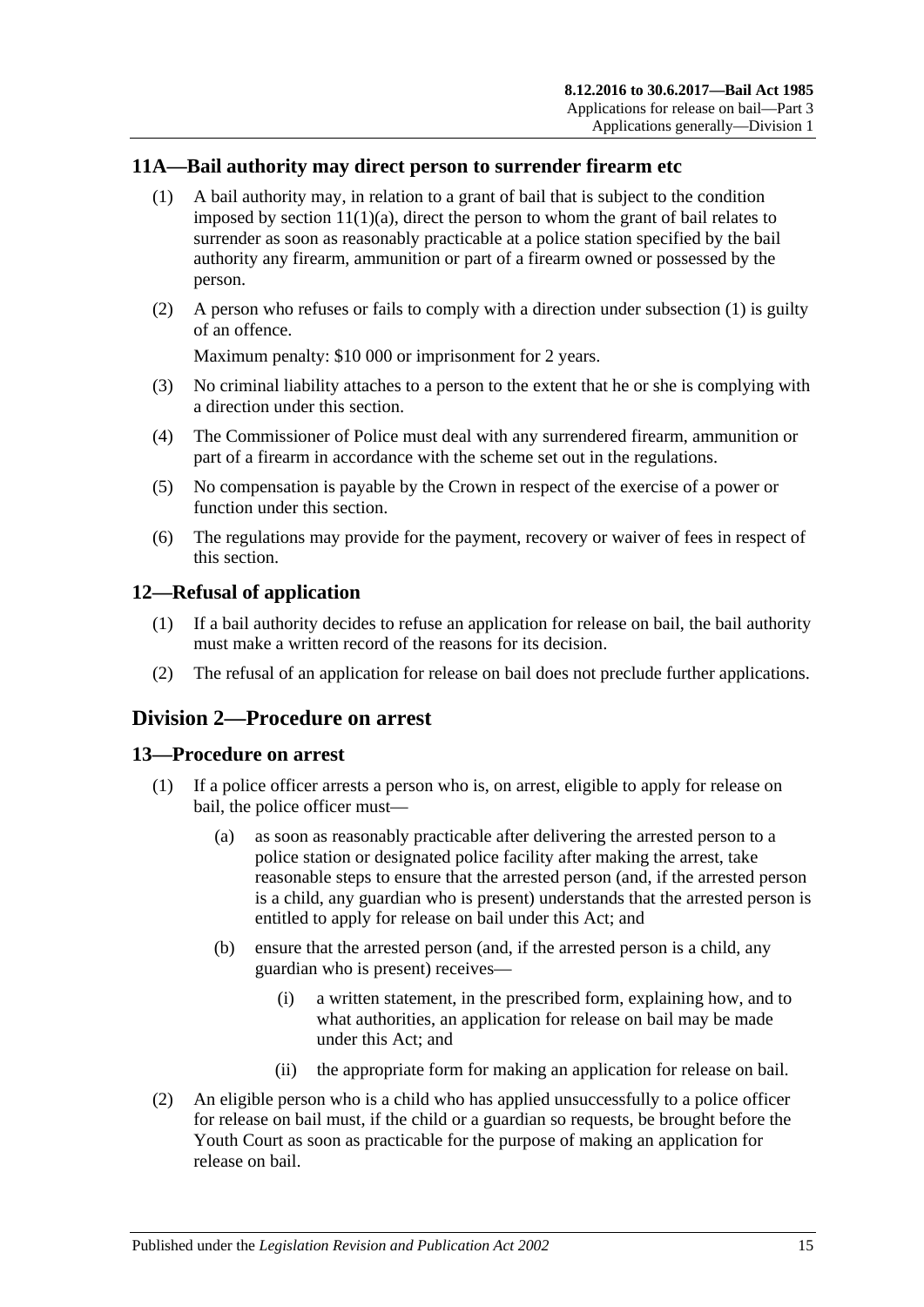- <span id="page-15-2"></span>(3) An eligible person who has been arrested on a charge of an offence must, if not released beforehand, be brought before the appropriate authority on the charge in relation to which he or she was arrested as soon as reasonably practicable but, in any event, not later than 4 pm on the next working day following the day of arrest.
- (4) The appropriate authority before whom a person is brought under [subsection](#page-15-2) (3) must inquire as to whether that person wants to apply for release on bail and, if the person answers in the affirmative, the authority must afford the person a reasonable opportunity to apply for release on bail.
- (5) For the purposes of this section, an eligible person may be brought before the Youth Court or the Magistrates Court—
	- (a) in person or by video link; or
	- (b) if the person is in custody in a police station or designated police facility that is situated in a remote area and there is no video link available—by audio link.
- (6) In this section—

*appropriate authority* means—

- (a) in relation to a child—the Youth Court; and
- (b) in any other case—the Magistrates Court;

*remote area*, in relation to the situation of a police station or designated police facility, means—

- (a) 200 kilometres or more; or
- (b) if some other distance is prescribed by the regulations for the purposes of this definition—that distance,

from the nearest Youth Court or Magistrates Court (as the case requires);

*Youth Court* means the Youth Court of South Australia.

## <span id="page-15-0"></span>**Part 4—Review of decisions of bail authorities**

### <span id="page-15-1"></span>**14—Review of decisions of bail authorities**

- (1) A decision of a bail authority (not being the Supreme Court) is subject to review under this section.
- (2) A review may be carried out under this section on the application of the Crown, the person applying for release on bail or, if the person applying for release on bail is a child, the child or a guardian of the child—
	- (a) by the Supreme Court; or
	- (b) if the decision subject to review is a decision of a police officer or a court constituted of justices—by a magistrate.
- (3) On a review, the reviewing authority will reconsider the application for release on bail and may make any decision on that application that should, in the opinion of the reviewing authority, have been made in the first instance.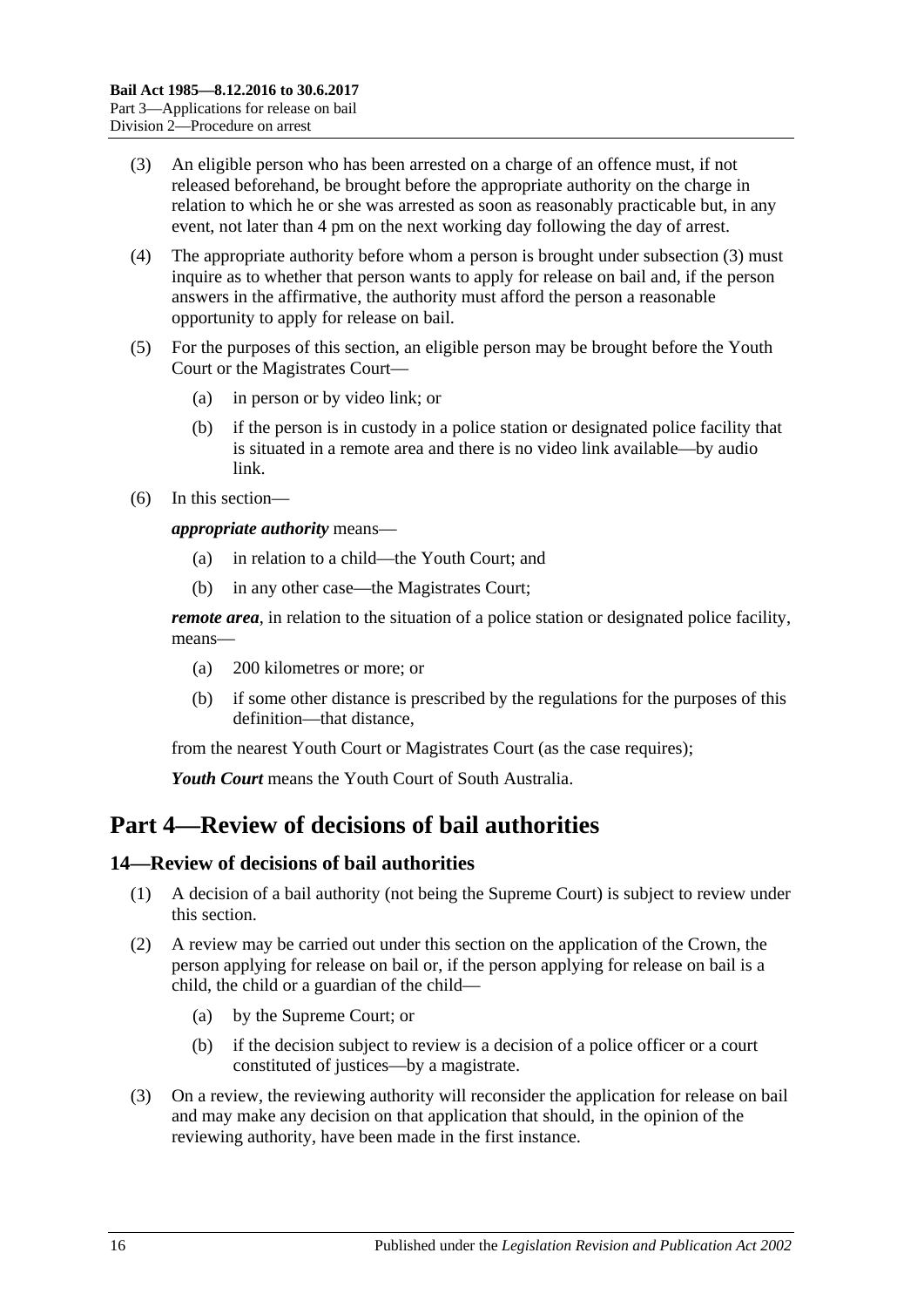- (4) If an application for review of a decision of a bail authority is made, the bail authority must furnish the reviewing authority with any documentary or other material in its possession that may be relevant to the review.
- (5) The reviewing authority must hear and determine an application under this section as expeditiously as possible.

### <span id="page-16-1"></span><span id="page-16-0"></span>**15—Telephone review**

- (1) Subject to this section, if—
	- (a) an arrested person makes an application for release on bail to a police officer or a court constituted of justices; and
	- (b) the person is dissatisfied with the decision made on the application; and
	- (c) there is no magistrate in the vicinity immediately available to review the decision,

the police officer or justices who made the decision must, on the written application of the person, contact a magistrate by telephone for the purpose of having the decision reviewed.

- <span id="page-16-2"></span>(2) An arrested person dissatisfied with a decision made on application to a police officer on arrest who can be brought before the Magistrates Court constituted of a magistrate by not later than 4 pm on the next day following the day of arrest may not, unless he or she is a child, make an application under [subsection](#page-16-1) (1) for a review of the decision.
- (3) If the arrested person is a child, the written application under [subsection](#page-16-1) (1) may be made on behalf of the child by a guardian of the child.
- (4) If, in relation to the original application for bail, compliance with [section](#page-7-5) 8(1) was not required under [section](#page-7-4) 8(1a) in that the application was not required in writing, the application for a telephone review under [subsection](#page-16-1) (1) may be made orally.
- (5) If the police officer who made the decision is not immediately available to contact a magistrate, contact must be made by another police officer of or above the rank of sergeant or the responsible officer for the police station.
- (6) If a magistrate is contacted under [subsection](#page-16-1) (1), the following provisions apply:
	- (a) the magistrate must make such inquiries as the magistrate thinks necessary to satisfy himself or herself of the genuineness of the application for review;
	- (b) the police officer or justices who made the telephone contact must explain to the magistrate—
		- (i) the circumstances of the application for bail; and
		- (ii) the nature of the decision made on the application; and
		- (iii) the reasons for that decision;
	- (c) the magistrate must then speak with the person who applied for bail or any legal practitioner representing or assisting that person, and any other person who may be present and who may, in the opinion of the magistrate, assist in explaining the circumstances of the particular case for the purpose of ensuring that the magistrate is fully informed—
		- (i) of the grounds and circumstances of the application for bail; and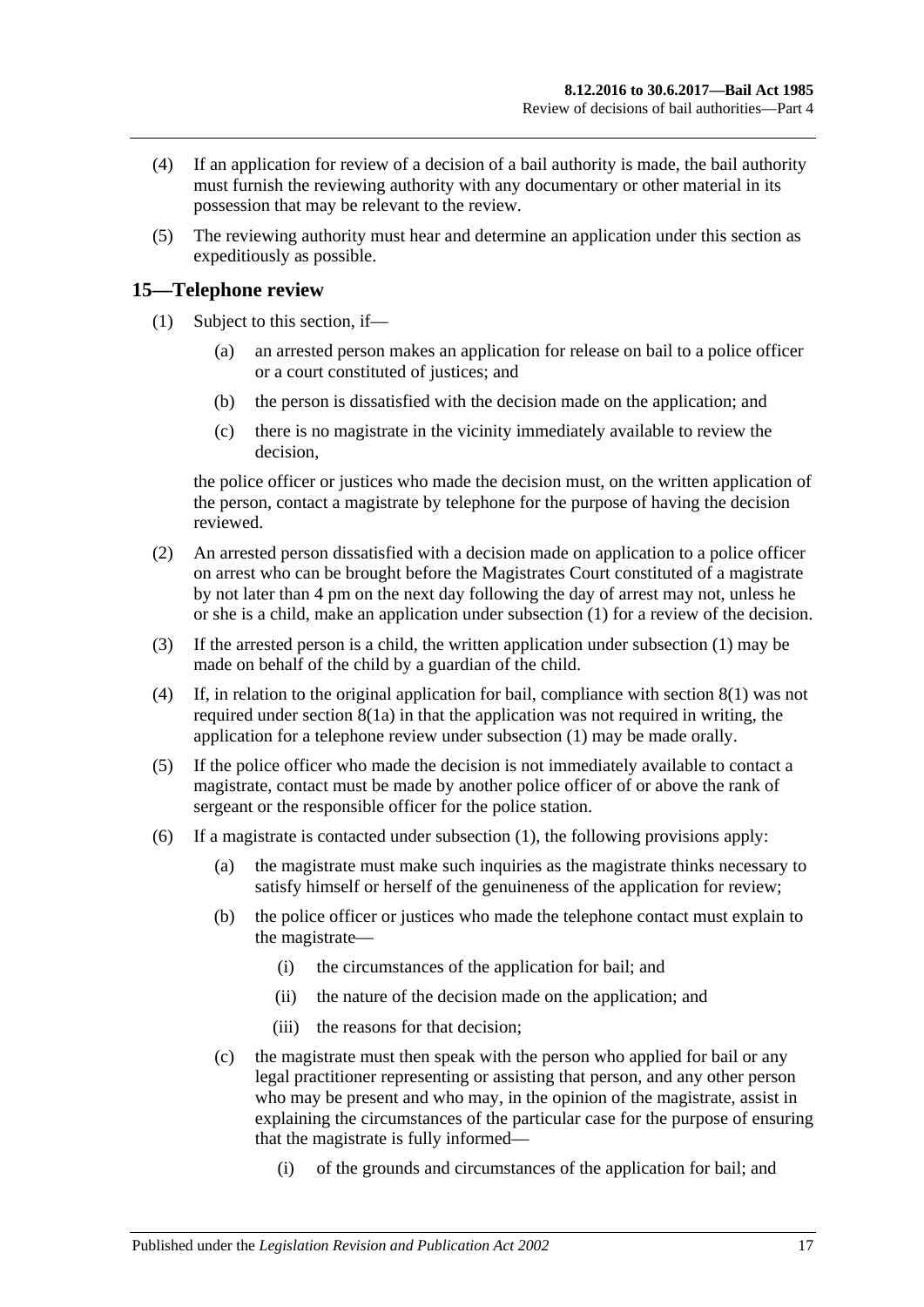- (ii) of the reasons for the applicant's dissatisfaction with the decision taken on the application; and
- (iii) if the applicant is a child—of the circumstances of the child;
- (d) if the decision that is the subject of the review was made by justices—the magistrate must then speak with—
	- (i) if the police officer who appeared before the justices and opposed the application for bail is present and wishes to speak in relation to the application for review—the police officer; or
	- (ii) if that police officer is not immediately available—another police officer who is present and wishes to speak in relation to the application for review;
- (e) the magistrate must then advise the police officer or justices who made the telephone contact of the decision on review, and bail must then be granted or refused in accordance with that decision.
- (7) For the purposes of [subsection](#page-16-2) (2), an arrested person can be brought before the Magistrates Court—
	- (a) in person or by video link; or
	- (b) if the person is in custody in a police station or designated police facility that is situated in a remote area and there is no video link available—by audio link.
- (8) In this section—

*remote area*, in relation to the situation of a police station or designated police facility, means—

- (a) 200 kilometres or more; or
- (b) if some other distance is prescribed by the regulations for the purposes of this definition—that distance,

from the nearest Magistrates Court.

### <span id="page-17-0"></span>**15A—Review of magistrate's decision by Supreme Court**

- (1) Subject to this section, a decision of a magistrate on a review of a decision of a bail authority is subject to review by the Supreme Court.
- (2) A review may be carried out under this section on the application of the Crown, the person applying for release on bail or, if the person applying for release on bail is a child, the child or a guardian of the child.
- (3) A review under this section may only occur with the permission of the Supreme Court (which should only be granted if it appears that there may have been some error of law or fact).

### <span id="page-17-1"></span>**16—Stay of release on application for review**

- (1) Despite any other provision of this Act, if—
	- $(a)$ 
		- (i) a bail authority decides to release a person on bail; or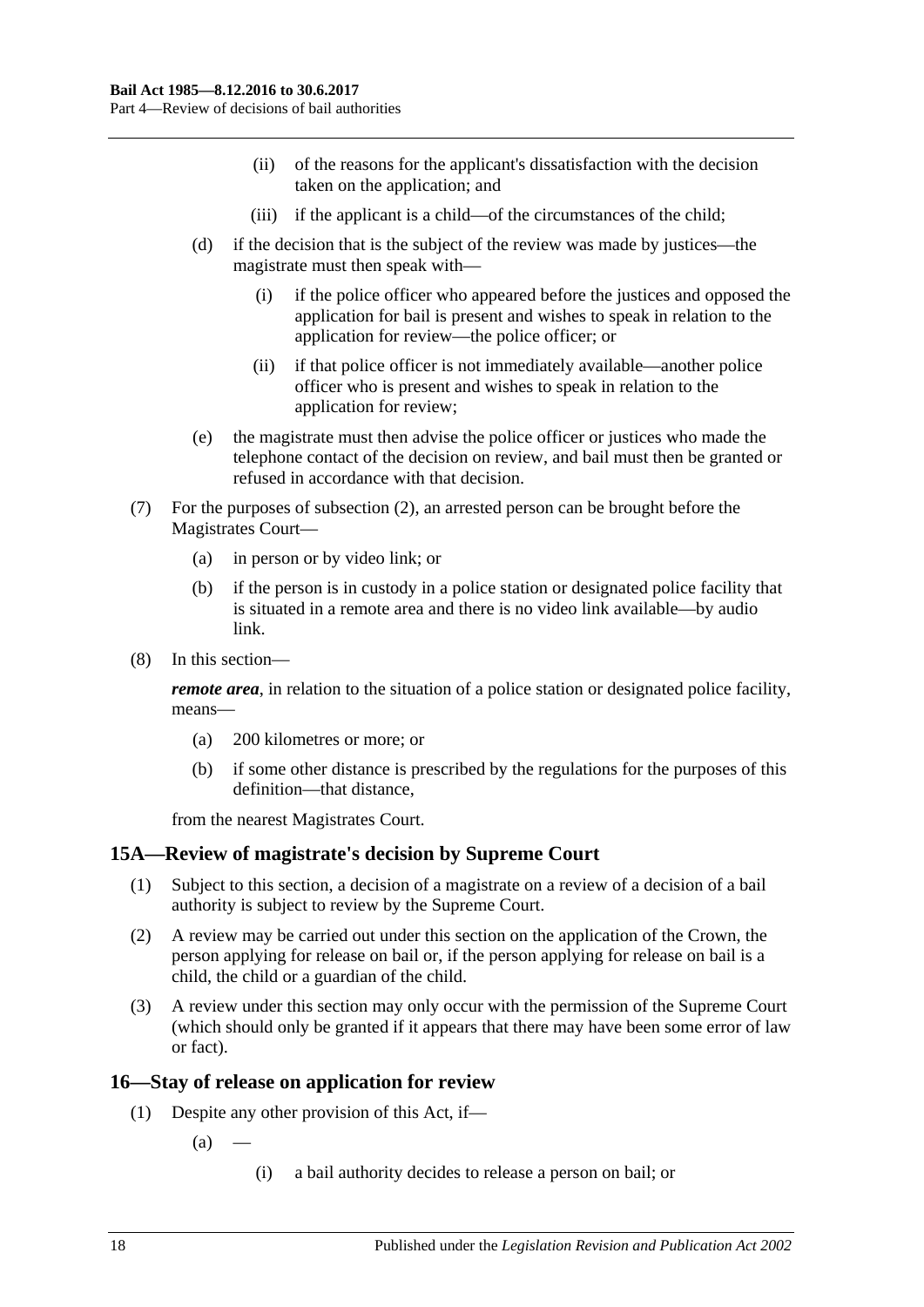- (ii) on a review by a magistrate of a decision of a bail authority, the magistrate decides to release a person on bail; and
- (b) a police officer or counsel on behalf of the Crown immediately indicates that an application for review of the decision will be made under this Part,

the release must be deferred.

- <span id="page-18-2"></span>(2) The period of deferral ends—
	- (a) if an application for a review is to be made—
		- (i) if the reviewing authority is satisfied that there is proper reason to fix a period longer than 72 hours for the period of deferral—at the end of the fixed period; or
		- (ii) in any other case—
			- (A) on the completion of the review; or
			- (B) when 72 hours elapses,

whichever occurs first; or

- (b) if the Crown does not intend to proceed with the review—
	- (i) when the notice of discontinuance is filed on behalf of the Crown with the bail authority; or
	- (ii) when 72 hours elapses,

whichever occurs first.

- (3) If a person is released on bail under [subsection](#page-18-2) (2) (other than on the completion of a review), the conditions of bail are those that would have applied had the person's release not been deferred.
- (4) In this section—

*reviewing authority* means a magistrate or the Supreme Court, as the case may be.

## <span id="page-18-0"></span>**Part 5—Enforcement and termination of bail**

### <span id="page-18-1"></span>**17—Non-compliance with bail agreement constitutes offence**

(1) A person who, without reasonable excuse, contravenes or fails to comply with a term or condition of a bail agreement is guilty of an offence.

Maximum penalty: \$10 000 or imprisonment for 2 years.

- (2) A penalty imposed under this section must not exceed the maximum penalty that may be imposed for the principal offence.
- (3) A penalty imposed under this section is in addition to any pecuniary forfeiture that the convicted person suffers or may suffer in consequence of the offence.
- (4) A reference in this section to the principal offence is a reference to—
	- (a) the offence with which the person released on bail was charged; or
	- (b) if that person was charged with a number of offences—that one of the offences that attracts the highest penalty.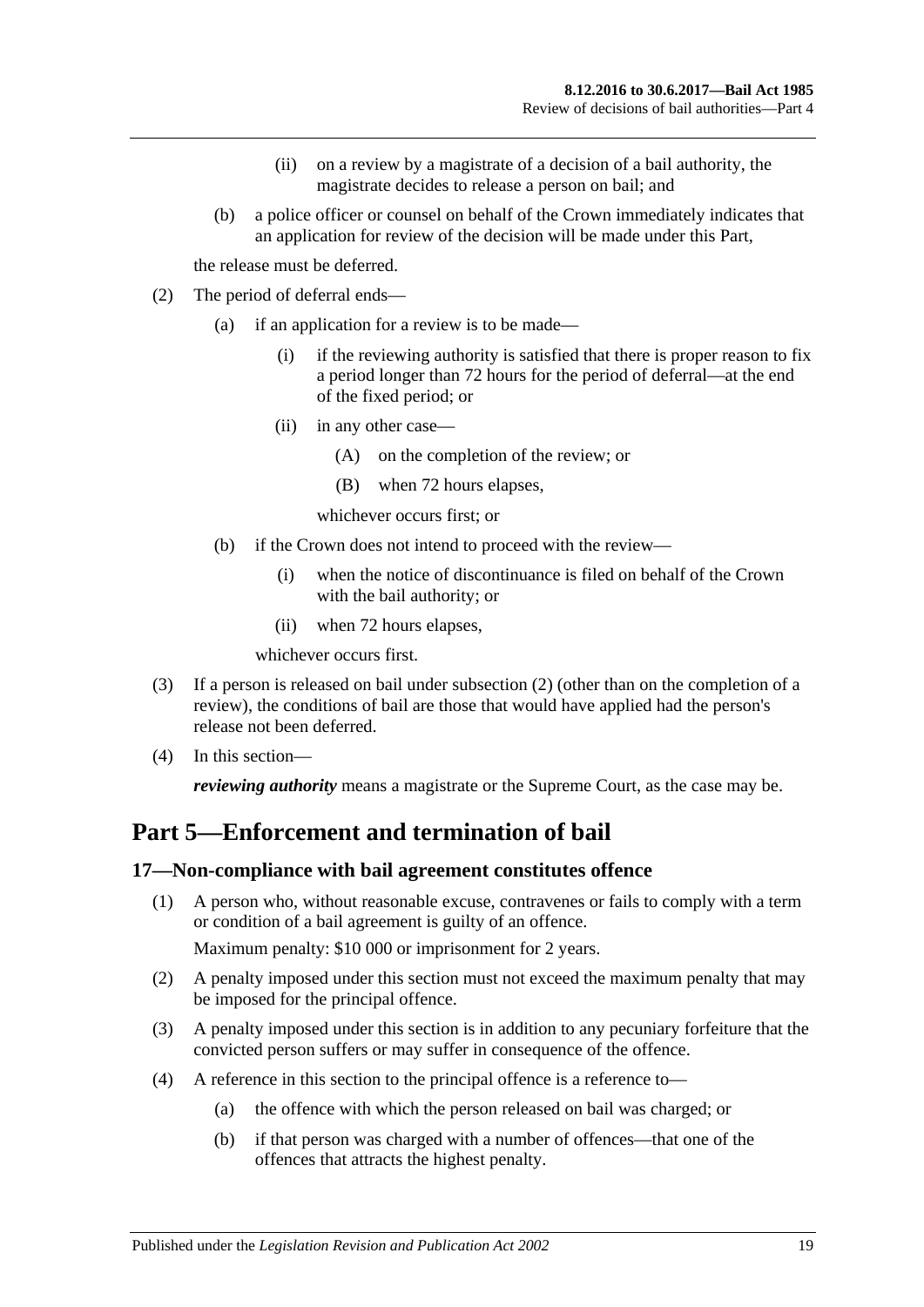### <span id="page-19-0"></span>**17A—Guarantor must inform member of police force if person fails to comply with bail agreement**

If a guarantor knows, or has reasonable cause to suspect, that the person released under the bail agreement has failed to comply with a term or condition of the agreement in relation to which his or her guarantee has been given, the guarantor must take reasonable steps to inform a police officer that the failure has, or may have, occurred.

Maximum penalty: \$1 250.

### <span id="page-19-1"></span>**18—Arrest of eligible person on non-compliance with bail agreement**

- (1) If it appears to a court or justice that a person released on bail has contravened or failed to comply with a term or condition of a bail agreement, it may—
	- (a) revoke the bail agreement; and
	- (b) if it appears necessary or desirable to do so—issue a warrant for the person's arrest.
- <span id="page-19-3"></span>(2) A police officer may arrest without warrant a person released on bail if he or she has reasonable grounds for believing that the person—
	- (a) intends to abscond; or
	- (b) is contravening or failing to comply with a bail agreement; or
	- (c) has contravened or failed to comply with a bail agreement.
- (3) A person who is arrested without warrant pursuant to [subsection](#page-19-3) (2) must, after being delivered into custody at a police station or designated police facility, be brought as soon as practicable before—
	- (a) the court before which the person is bound to appear; or
	- (b) the Magistrates Court.

### <span id="page-19-4"></span><span id="page-19-2"></span>**19—Estreatment**

- (1) If a person who has been released under a bail agreement contravenes or fails to comply with a term or condition of the agreement—
	- (a) the court before which that person is bound to appear; or
	- (b) the Magistrates Court,

may, on the application of the Crown or on its own initiative, order that a pecuniary forfeiture stipulated in a bail agreement or a guarantee be carried into effect.

- (2) An order for pecuniary forfeiture under [subsection](#page-19-4) (1) may provide that the order is not to be carried into effect until a subsequent day to be fixed by the court making the order.
- (3) If a court makes an order under this section, the court may at any time for any sufficient reason, on the application of the person in relation to whom the order is made or on its own initiative—
	- (a) reduce the amount of the forfeiture as stipulated in the bail agreement or guarantee; or
	- (b) rescind its order.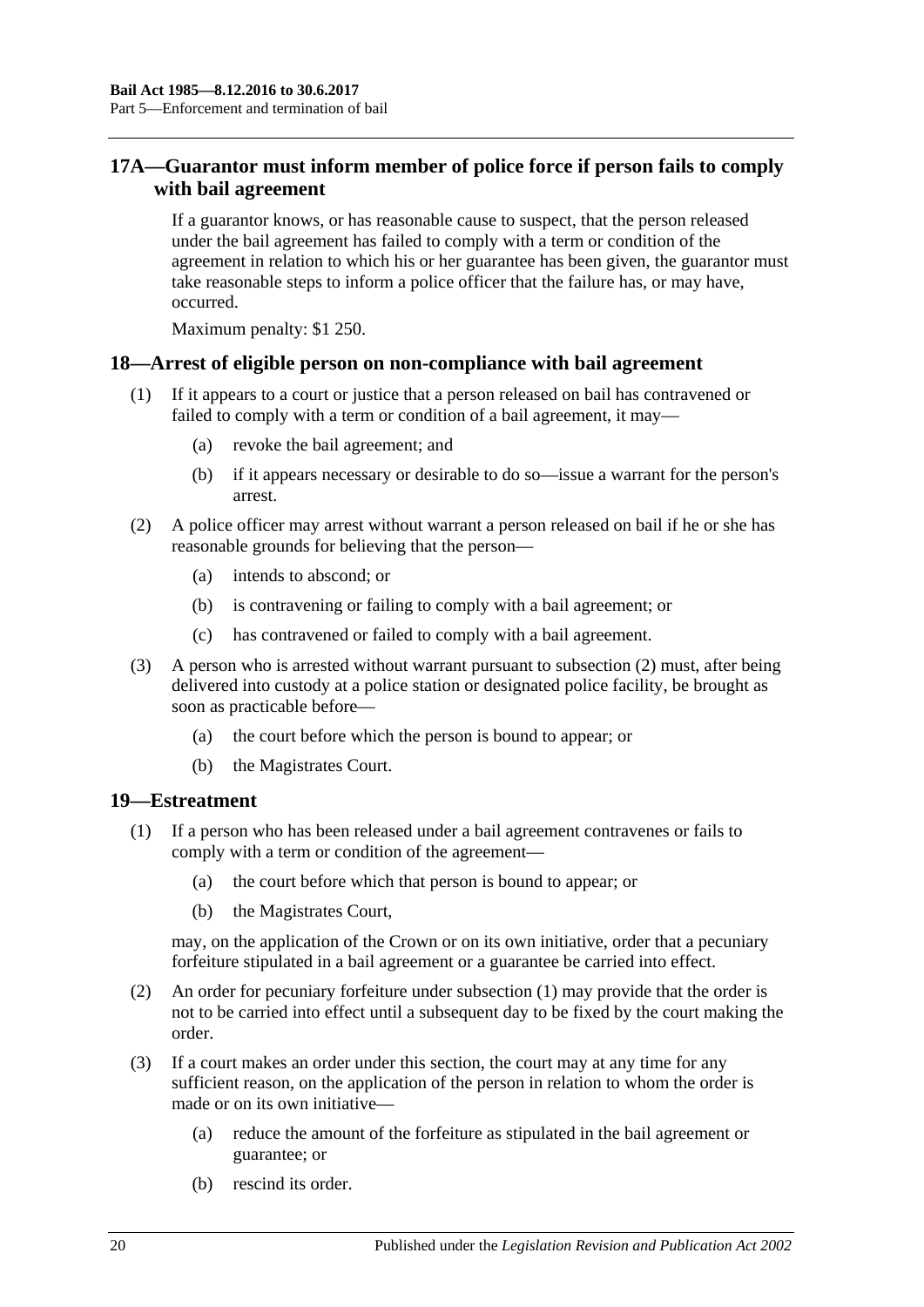- (3a) A court that makes an order under this section may allow time for payment of the amount forfeited and, if appropriate, direct that the amount be paid in instalments.
- (4) The amount of a pecuniary forfeiture that is carried into effect pursuant to an order under this section may be recovered as a fine.

### <span id="page-20-0"></span>**19A—Arrest of person who is serious and organised crime suspect**

If it appears to a court that—

- (a) the matters referred to in section  $3A(1)(a)$ , [\(b\)](#page-3-5) and [\(c\)](#page-3-6) apply in relation to a person who has been released on bail; but
- (b) no application was made by a police officer to the bail authority for a determination to that effect,

the court may—

- (c) revoke the bail agreement; and
- (d) if it appears necessary or desirable to do so—issue a warrant for the person's arrest.

### <span id="page-20-1"></span>**20—Termination of bail agreement**

When a person who is on bail is sentenced, or discharged without sentence, the bail agreement and guarantees (if any) terminate.

### <span id="page-20-2"></span>**Part 6—Miscellaneous**

### <span id="page-20-3"></span>**21—Evidence**

An apparently genuine document purporting to be a bail agreement or guarantee, or a copy of a bail agreement or guarantee, will be accepted by any court or justice as evidence of the bail agreement or guarantee and of its terms and conditions.

### <span id="page-20-4"></span>**21A—Applications on behalf of the Crown**

An application may be made or a consent given under this Act on behalf of the Crown  $by-$ 

- (a) the Director of Public Prosecutions; or
- (b) a person acting on the instructions of the Crown; or
- (c) any police officer.

#### <span id="page-20-5"></span>**21B—Intervention programs**

- (1) When a court releases a person who has been charged with an offence on bail, the court may make it a condition of the bail agreement that the person undertake an intervention program.
- (2) Before imposing any such condition, the court must—
	- (a) satisfy itself that—
		- (i) the person is eligible for the services to be included on the program in accordance with applicable eligibility criteria (if any); and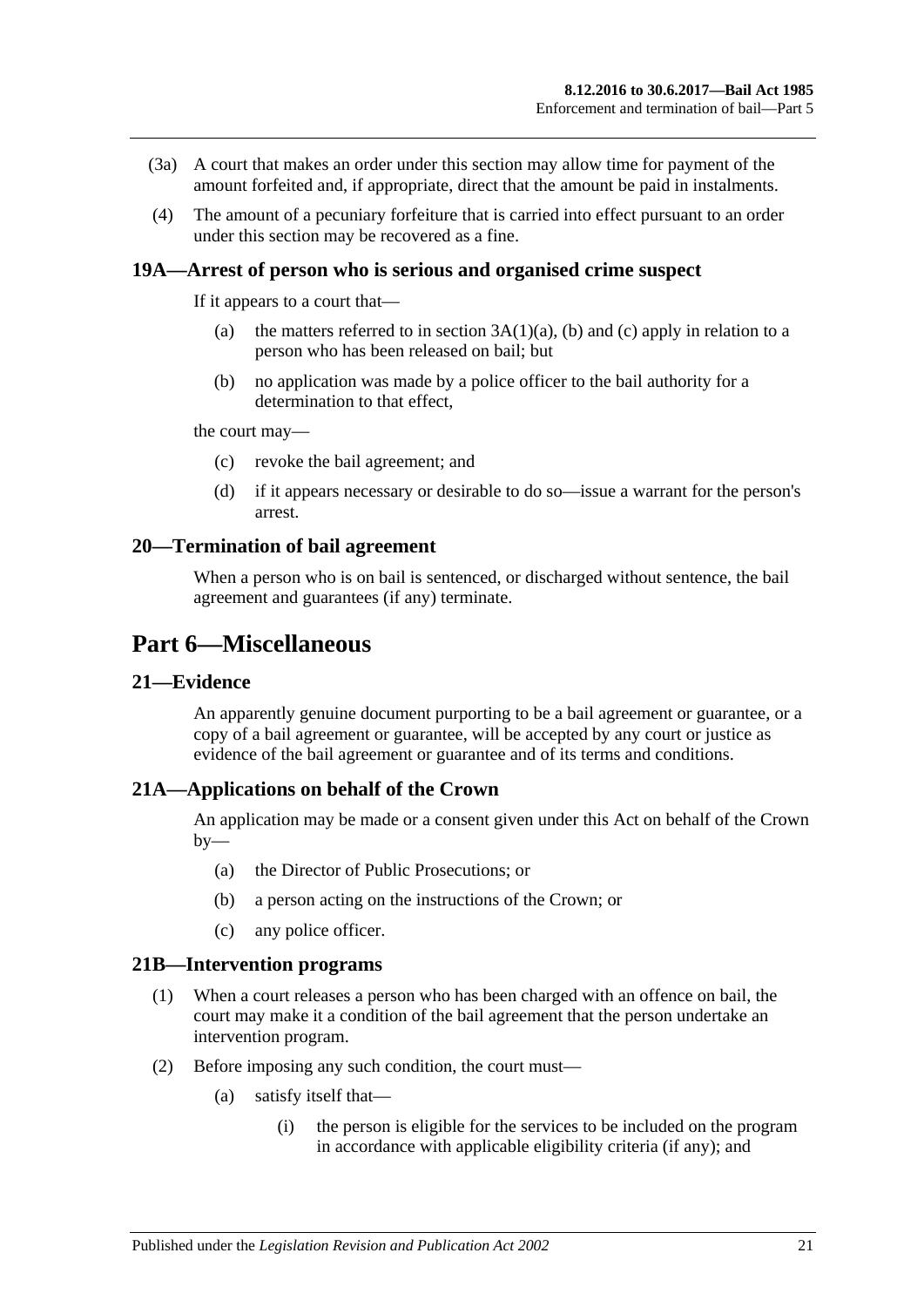- (ii) those services are available for the person at a suitable time and place; and
- (b) give consideration to any representations made by the person in relation to the program.
- (3) The court may make appropriate orders for assessment of the person to determine—
	- (a) a form of intervention program that is appropriate for the person; and
	- (b) the person's eligibility for the services included on the program,

and may release the person on bail on condition that he or she undertake the assessment as ordered.

- <span id="page-21-1"></span>(4) If a bail agreement contains a condition under this section—
	- (a) the person released on bail under the agreement must comply with conditions regulating his or her participation in the assessment or intervention program notified from time to time by the person's case manager; and
	- (b) a failure to comply with a requirement under [paragraph](#page-21-1) (a) may be regarded as a breach of a condition of the bail agreement.
- (5) The court may, at any time, on application by a person released on bail on condition that he or she participate in an assessment or intervention program, make an order revoking or varying the condition.
- (6) If an intervention program manager considers that—
	- (a) a person has failed to comply with a condition regulating the person's participation in an assessment or intervention program; and
	- (b) the failure to comply (of itself or in connection with other matters) suggests that the person is unwilling to participate in the assessment or program as directed,

the manager must refer the matter to the court and the court must then determine whether the failure to comply constitutes a breach of the bail agreement.

- (7) A certificate apparently signed—
	- (a) by an intervention program manager as to—
		- (i) whether the services to be included on a program are available for a particular person and, if so, when they will be available; or
		- (ii) whether a particular person is eligible for the services to be included on a program; or
	- (b) by a case manager as to whether a particular person has complied with conditions regulating his or her participation in an assessment or intervention program,

is admissible as evidence of the matter so certified.

### <span id="page-21-0"></span>**21C—Power of delegation—intervention program manager**

- (1) An intervention program manager may, by instrument in writing, delegate a power or function under this Act—
	- (a) to a particular person; or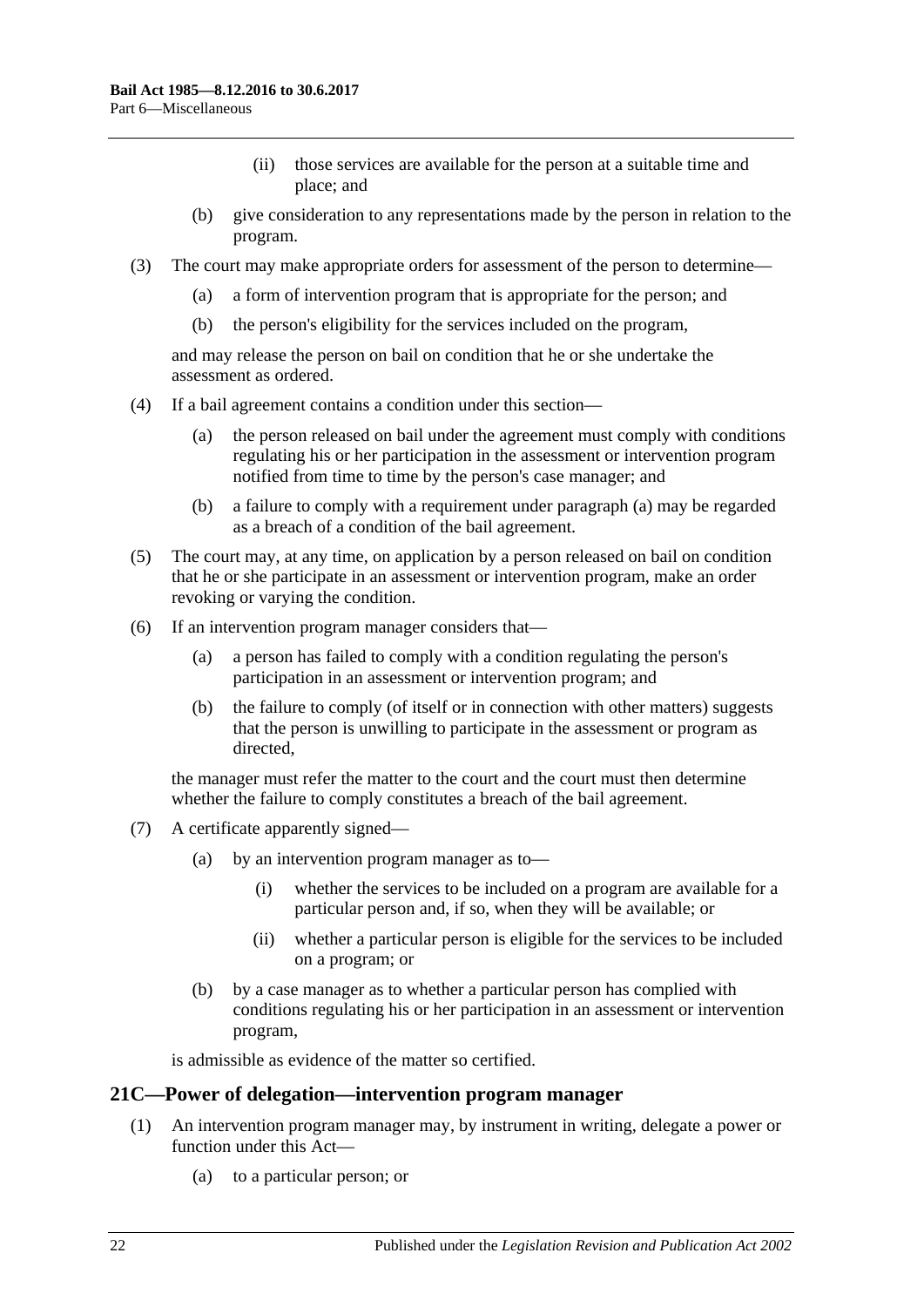- (b) to the person for the time being performing particular duties or holding or acting in a particular position.
- (2) A power or function so delegated under this section may, if the instrument of delegation so provides, be further delegated.
- (3) A delegation—
	- (a) may be absolute or conditional; and
	- (b) does not derogate from the power of the delegator to act in a matter; and
	- (c) is revocable at will.

### <span id="page-22-0"></span>**22—False information on bail applications**

A person who provides false information in an application for release on bail knowing it to be false is guilty of an offence.

Maximum penalty: \$1 250.

### <span id="page-22-1"></span>**23—Period of release on bail not to count as part of sentence**

If a person under sentence of imprisonment is released on bail pending the hearing and determination of an appeal, the period of release does not count as part of the sentence.

### <span id="page-22-2"></span>**23A—Bail authority to consider intervention orders**

- (1) If a police officer or a person representing the Crown in bail proceedings is made aware that the victim of the alleged offence, or a person otherwise connected with proceedings for the alleged offence, feels a need for protection from the alleged offender or any other person associated with the alleged offender—
	- (a) the police officer or other person must ensure that the perceived need for protection is brought to the attention of the bail authority; and
	- (b) the bail authority must consider—
		- (i) if the bail authority is a court—whether to issue an intervention order in accordance with this section; or
		- (ii) in any other case—whether to apply to the Magistrates Court for an intervention order under the *[Intervention Orders \(Prevention of](http://www.legislation.sa.gov.au/index.aspx?action=legref&type=act&legtitle=Intervention%20Orders%20(Prevention%20of%20Abuse)%20Act%202009)  [Abuse\) Act](http://www.legislation.sa.gov.au/index.aspx?action=legref&type=act&legtitle=Intervention%20Orders%20(Prevention%20of%20Abuse)%20Act%202009) 2009*.
- (2) If an applicant for bail is a serious and organised crime suspect, the bail authority must, on its own initiative, consider—
	- (a) if the bail authority is a court—whether to issue an intervention order in accordance with this section; or
	- (b) in any other case—whether to apply to the Magistrates Court for an intervention order under the *[Intervention Orders \(Prevention of Abuse\)](http://www.legislation.sa.gov.au/index.aspx?action=legref&type=act&legtitle=Intervention%20Orders%20(Prevention%20of%20Abuse)%20Act%202009)  Act [2009](http://www.legislation.sa.gov.au/index.aspx?action=legref&type=act&legtitle=Intervention%20Orders%20(Prevention%20of%20Abuse)%20Act%202009)*.
- (3) A court may, when determining a bail application, exercise the powers of the Magistrates Court to issue against the applicant or any person associated with the applicant, an intervention order under the *[Intervention Orders \(Prevention of Abuse\)](http://www.legislation.sa.gov.au/index.aspx?action=legref&type=act&legtitle=Intervention%20Orders%20(Prevention%20of%20Abuse)%20Act%202009)  Act [2009](http://www.legislation.sa.gov.au/index.aspx?action=legref&type=act&legtitle=Intervention%20Orders%20(Prevention%20of%20Abuse)%20Act%202009)* as if an application had been made under that Act against the applicant or other person.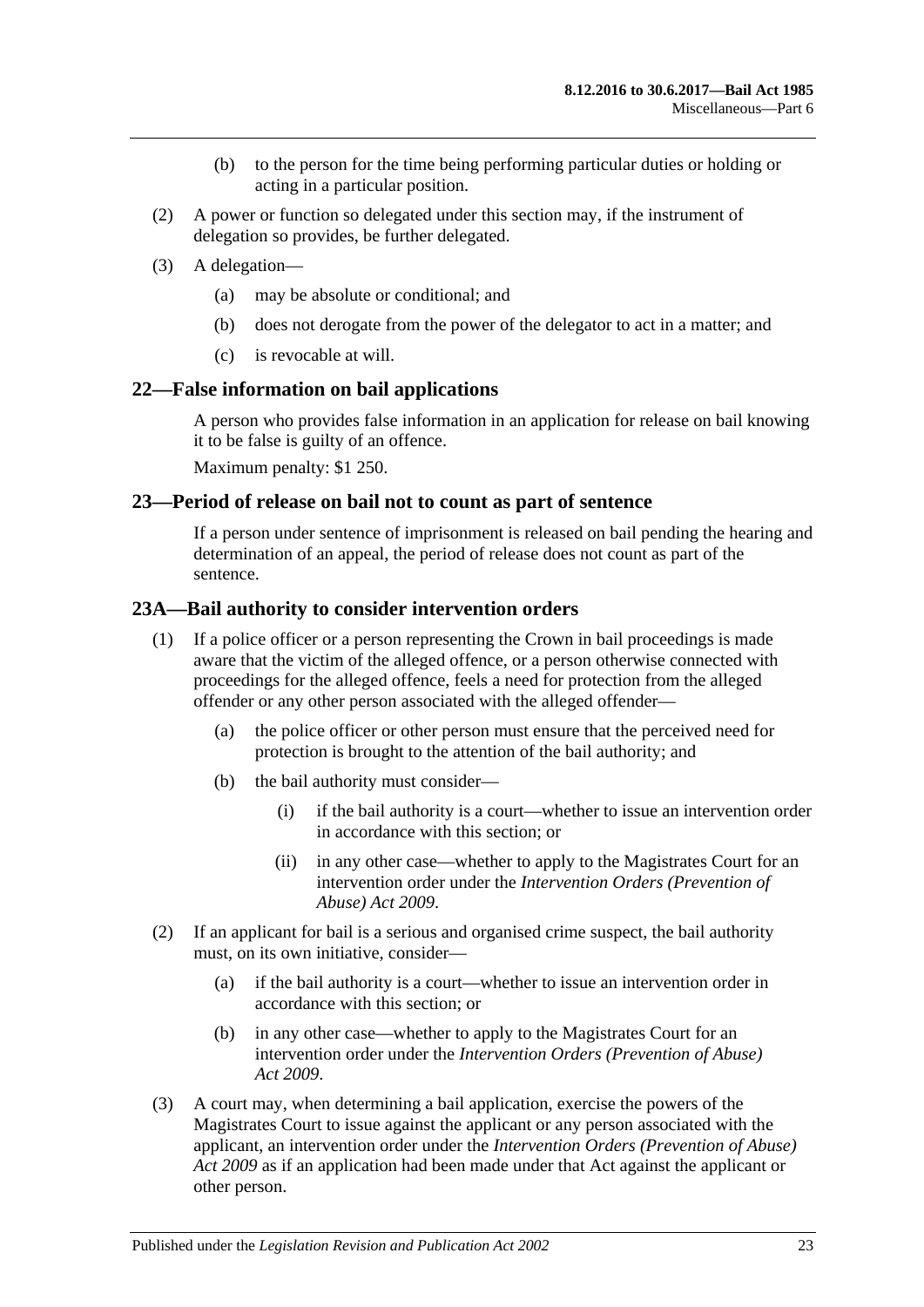(4) An order issued under this section has effect as an intervention order under the *[Intervention Orders \(Prevention of Abuse\) Act](http://www.legislation.sa.gov.au/index.aspx?action=legref&type=act&legtitle=Intervention%20Orders%20(Prevention%20of%20Abuse)%20Act%202009) 2009*.

### <span id="page-23-0"></span>**24—Act not to affect provisions relating to intervention and restraining orders**

Except as provided in [section](#page-22-2) 23A, nothing in this Act affects the operation of—

- (a) the *[Intervention Orders \(Prevention of Abuse\) Act](http://www.legislation.sa.gov.au/index.aspx?action=legref&type=act&legtitle=Intervention%20Orders%20(Prevention%20of%20Abuse)%20Act%202009) 2009*; or
- (b) the provisions of the *[Summary Procedure Act](http://www.legislation.sa.gov.au/index.aspx?action=legref&type=act&legtitle=Summary%20Procedure%20Act%201921) 1921* relating to restraining orders.

### <span id="page-23-1"></span>**25—Non-application of 48 Geo. III c. 58 in this State**

The Act of the Imperial Parliament 48 Geo. III c. 58 has no further force or effect in this State.

### <span id="page-23-2"></span>**26—Regulations**

The Governor may make such regulations as are contemplated by this Act or as are necessary or expedient for the purposes of this Act.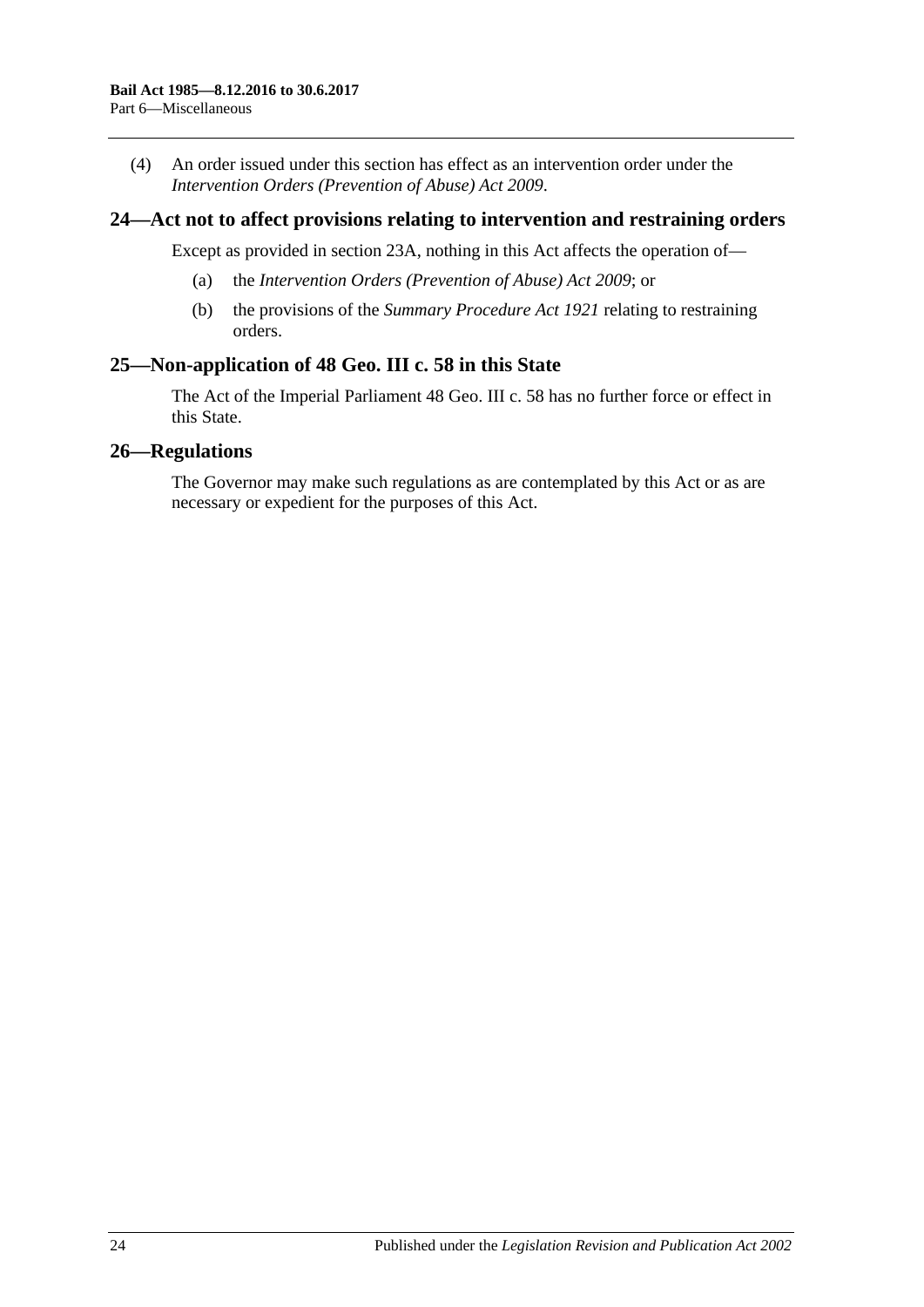## <span id="page-24-0"></span>**Legislative history**

### **Notes**

- Amendments of this version that are uncommenced are not incorporated into the text.
- Please note—References in the legislation to other legislation or instruments or to titles of bodies or offices are not automatically updated as part of the program for the revision and publication of legislation and therefore may be obsolete.
- Earlier versions of this Act (historical versions) are listed at the end of the legislative history.
- For further information relating to the Act and subordinate legislation made under the Act see the Index of South Australian Statutes or www.legislation.sa.gov.au.

## **Principal Act and amendments**

New entries appear in bold.

| Year | No | Title                                                                                           | Assent     | Commencement                                                           |
|------|----|-------------------------------------------------------------------------------------------------|------------|------------------------------------------------------------------------|
| 1985 | 5  | Bail Act 1985                                                                                   | 7.3.1985   | 7.7.1985 (Gazette 9.5.1985 p1399)                                      |
| 1986 | 33 | Statutes Amendment (Children's Bail) 10.4.1986<br>Act 1986                                      |            | 30.3.1987 (Gazette 26.2.1987 p440)                                     |
| 1987 | 32 | <b>Bail Act Amendment Act 1987</b>                                                              | 23.4.1987  | 4.10.1987 (Gazette 30.7.1987 p273)                                     |
| 1990 | 23 | <b>Statute Law Revision Act 1990</b>                                                            | 26.4.1990  | Sch 2-29.6.1990 (Gazette 14.6.1990<br>p1606                            |
| 1991 | 49 | <b>Director of Public Prosecutions</b><br>Act 1991                                              | 21.11.1991 | 6.7.1992 (Gazette 25.6.1992 p1869)                                     |
| 1991 | 69 | <b>Statutes Repeal and Amendment</b><br>(Courts) Act 1991                                       | 12.12.1991 | 6.7.1992 (Gazette 2.7.1992 p209)                                       |
| 1993 | 62 | <b>Statutes Amendment (Courts)</b><br>Act 1993                                                  | 27.5.1993  | ss 19-23-1.7.1993 (Gazette 24.6.1993<br>p2047                          |
| 1993 | 94 | <b>Statutes Repeal and Amendment</b><br>(Children's Protection and Young<br>Offenders) Act 1993 | 4.11.1993  | 1.1.1994 (Gazette 4.11.1993 p2177)                                     |
| 1994 | 22 | Domestic Violence Act 1994                                                                      | 26.5.1994  | 1.8.1994 (Gazette 14.7.1994 p68)                                       |
| 1995 | 27 | <b>Statutes Amendment</b><br>(Attorney-General's Portfolio)<br>Act 1995                         | 27.4.1995  | ss 4-11-10.7.1995 (Gazette 29.6.1995<br>p2973                          |
| 1996 | 67 | <b>Statutes Amendment</b><br>(Attorney-General's Portfolio)<br>Act 1996                         | 15.8.1996  | ss 4 & 5-17.10.1996 (Gazette<br>17.10.1996 p1361)                      |
| 1999 | 42 | <b>Statutes Amendment and Repeal</b><br>(Justice Portfolio) Act 1999                            | 5.8.1999   | Pt 3 (ss $5-10$ )-1.9.2000 (Gazette<br>11.5.2000 p2472)                |
| 2005 | 49 | <b>Statutes Amendment (Intervention</b><br>Programs and Sentencing Procedures)<br>Act 2005      | 27.10.2005 | Pt 2 (ss $4 \& 5$ ) and Sch 1-19.12.2005<br>(Gazette 15.12.2005 p4326) |
| 2005 | 56 | Justices of the Peace Act 2005                                                                  | 17.11.2005 | Sch 2 (cl 7)-1.7.2006 (Gazette<br>22.6.2006 p2012)                     |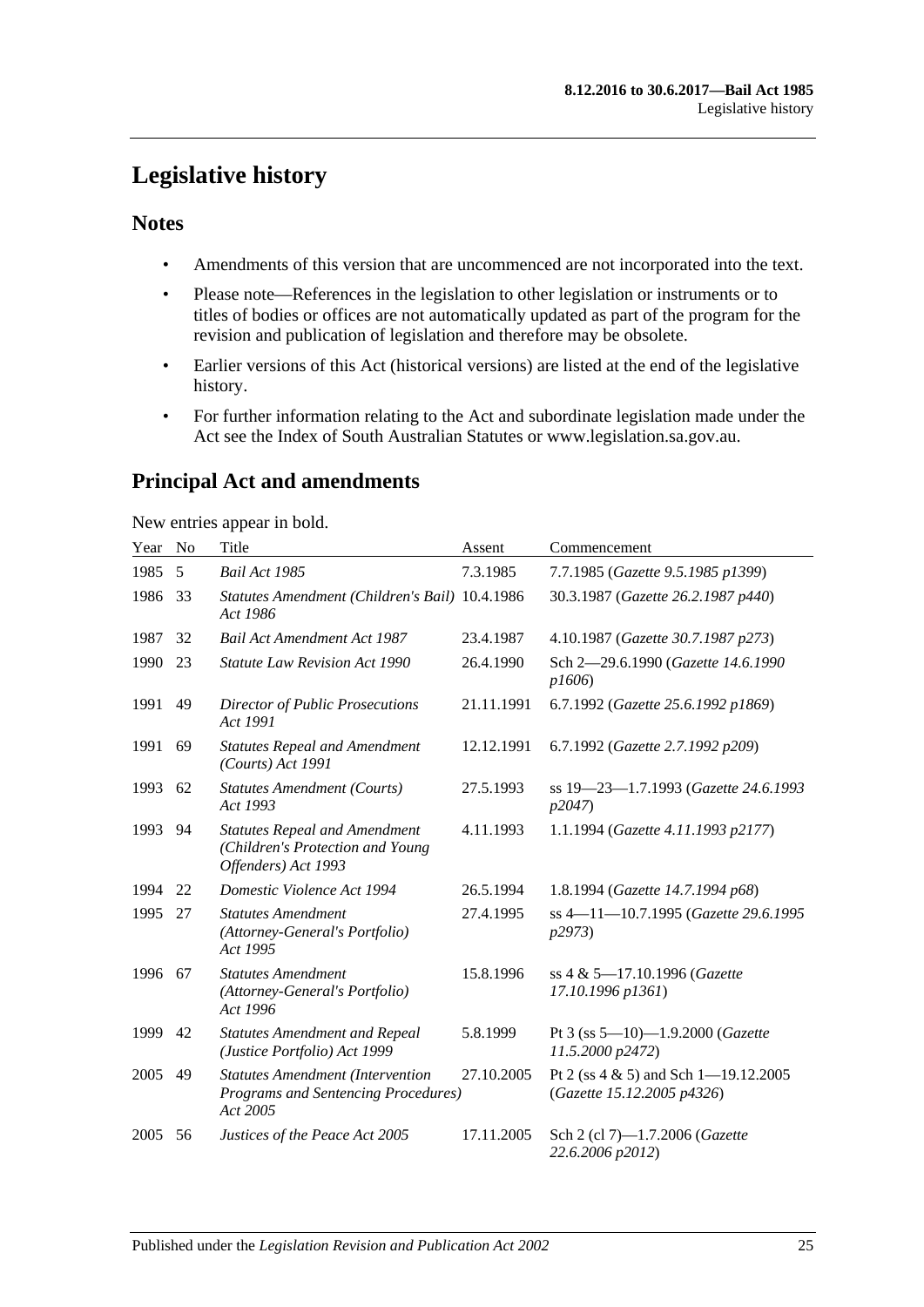#### **Bail Act 1985—8.12.2016 to 30.6.2017**

Legislative history

| 2005 | 81 | Statutes Amendment (Vehicle and<br>Vessel Offences) Act 2005                       | 8.12.2005  | Pt 3 (s 13)-30.7.2006 (Gazette<br>27.7.2006 p2400)           |
|------|----|------------------------------------------------------------------------------------|------------|--------------------------------------------------------------|
| 2006 | 17 | <b>Statutes Amendment (New Rules of</b><br>Civil Procedure) Act 2006               | 6.7.2006   | Pt 11 (ss 45-47)-4.9.2006 (Gazette<br>17.8.2006 p2831)       |
| 2007 | 48 | <b>Statutes Amendment (Victims of</b><br>Crime) Act 2007                           | 8.11.2007  | Pt 2 (s 4)-17.7.2008 (Gazette 17.7.2008<br>p3372)            |
| 2008 | 13 | Serious and Organised Crime<br>(Control) Act 2008                                  | 15.5.2008  | Sch 1 (cl 2)-4.9.2008 (Gazette 4.9.2008<br><i>p4227</i> )    |
| 2009 | 18 | Cross-border Justice Act 2009                                                      | 21.5.2009  | Sch 1 (cl 2)-1.11.2009 (Gazette<br>29.10.2009 p4982)         |
| 2009 | 73 | Bail (Arson) Amendment Act 2009                                                    | 10.12.2009 | 10.12.2009                                                   |
| 2009 | 85 | Intervention Orders (Prevention of<br>Abuse) Act 2009                              | 10.12.2009 | Sch 1 (cll 2-4)-9.12.2011 (Gazette<br>20.10.2011 p4269)      |
| 2012 | 12 | <b>Statutes Amendment (Serious and</b><br>Organised Crime) Act 2012                | 10.5.2012  | Pt 3 (ss 8-16)-17.6.2012 (Gazette<br>14.6.2012 p2756)        |
| 2012 | 33 | Statutes Amendment (Serious Firearm 27.9.2012<br>Offences) Act 2012                |            | Pt 2 (ss 4-7)-4.3.2013 (Gazette<br>21.2.2013 p485)           |
| 2013 | 41 | Child Sex Offenders Registration<br>(Miscellaneous) Amendment Act 2013             | 3.10.2013  | Sch 1 (cl 1)-22.12.2013 (Gazette<br>19.12.2013 p4923)        |
| 2013 | 60 | <b>Statutes Amendment (Arrest</b><br>Procedures and Bail) Act 2013                 | 7.11.2013  | Pt 2 (ss 4-13) & Sch 1-1.10.2014<br>(Gazette 4.9.2014 p4244) |
| 2015 | 13 | Criminal Law (High Risk Offenders)<br>Act 2015                                     | 9.7.2015   | Sch 1 (cl 2)-25.1.2016 (Gazette<br>11.11.2015 p4886)         |
| 2015 | 14 | Intervention Orders (Prevention of<br>Abuse) (Miscellaneous) Amendment<br>Act 2015 | 9.7.2015   | Sch 1 (cl 1)-1.12.2015 (Gazette<br>19.11.2015 p4975)         |
| 2015 | 46 | Firearms Act 2015                                                                  | 17.12.2015 | Sch 1 (cl 2)-1.7.2017 (Gazette<br>27.6.2017 p2619)           |
| 2016 | 62 | <b>Statutes Amendment (Courts and</b><br><b>Justice Measures) Act 2016</b>         | 8.12.2016  | Pt 2 (ss 4 & 5)-8.12.2016: s 2(1)                            |
| 2017 | 18 | Summary Procedure (Indictable<br>Offences) Amendment Act 2017                      | 14.6.2017  | Sch 2 (cll $1, 2 \& 41$ )—uncommenced                        |

### **Provisions amended**

New entries appear in bold.

Entries that relate to provisions that have been deleted appear in italics.

| Provision                  | How varied                                         | Commencement                 |
|----------------------------|----------------------------------------------------|------------------------------|
| Pt 1                       |                                                    |                              |
| s <sub>2</sub>             | deleted by $23/1990 s 3(1)$ (Sch 2)                | 29.6.1990                    |
| s(3(1))                    |                                                    |                              |
| s(1)                       | s 3 redesignated as s $3(1)$ by $33/1986$ s $3(c)$ | 30.3.1987                    |
| ammunition                 | inserted by $33/2012$ s 4(1)                       | 4.3.2013                     |
|                            | amended by $46/2015$ Sch 1 cl 2(1)                 | uncommenced—not incorporated |
| case manager               | inserted by $49/2005$ s $4(1)$                     | 19.12.2005                   |
| Chief Executive<br>Officer | inserted by $12/2012$ s $8(1)$                     | 17.6.2012                    |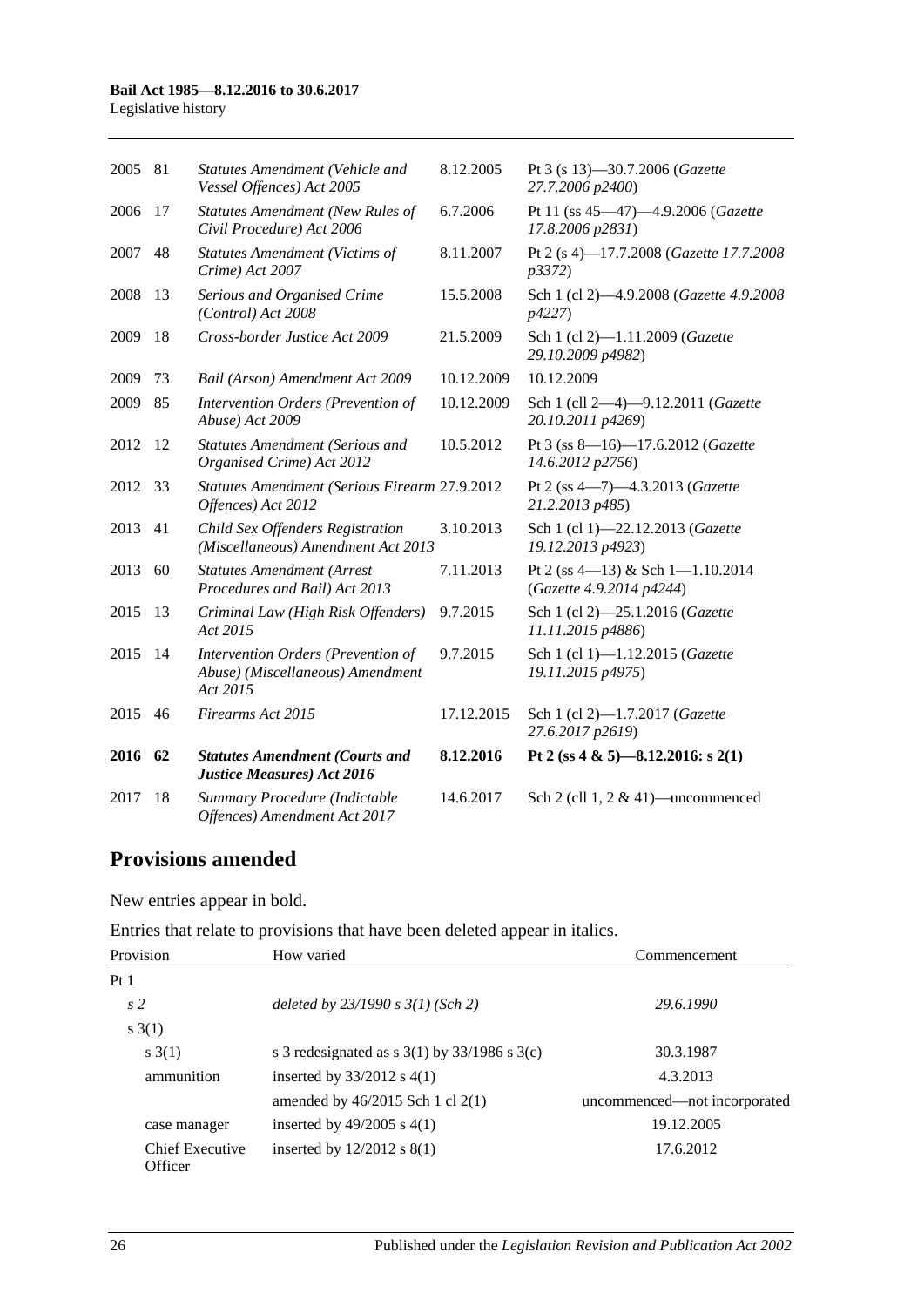| child                                     | inserted by $33/1986$ s $3(a)$                             | 30.3.1987                    |
|-------------------------------------------|------------------------------------------------------------|------------------------------|
| community<br>corrections officer          | inserted by 42/1999 s 5                                    | 1.9.2000                     |
| designated police<br>facility             | inserted by $60/2013$ s $4(1)$                             | 1.10.2014                    |
| firearm                                   | inserted by $33/2012$ s $4(2)$                             | 4.3.2013                     |
|                                           | amended by 46/2015 Sch 1 cl 2(2)                           | uncommenced-not incorporated |
| guardian                                  | inserted by $33/1986$ s $3(b)$                             | 30.3.1987                    |
| intervention<br>program                   | inserted by $49/2005$ s $4(2)$                             | 19.12.2005                   |
| intervention<br>program manager           | inserted by $49/2005$ s $4(2)$                             | 19.12.2005                   |
| officer in charge                         | inserted by $60/2013$ s $4(2)$                             | 1.10.2014                    |
|                                           | responsible officer inserted by $60/2013$ s $4(2)$         | 1.10.2014                    |
| serious and<br>organised crime<br>offence | inserted by $12/2012$ s $8(2)$                             | 17.6.2012                    |
| serious and<br>organised crime<br>suspect | inserted by $12/2012$ s $8(2)$                             | 17.6.2012                    |
| victim                                    | amended by 32/1987 s 3                                     | 4.10.1987                    |
| s(2)                                      | inserted by $33/1986$ s $3(c)$                             | 30.3.1987                    |
|                                           | amended by 23/1990 s 3(1) (Sch 2)                          | 29.6.1990                    |
| s3A                                       | inserted by 12/2012 s 9                                    | 17.6.2012                    |
| s <sub>4</sub>                            |                                                            |                              |
| s(4(1))                                   | s 4 amended by $33/1986$ s 3(d)                            | 30.3.1987                    |
|                                           | s 4 amended and redesignated as $s$ 4(1) by<br>32/1987 s 4 | 4.10.1987                    |
|                                           | amended by 23/1990 s 3(1) (Sch 2)                          | 29.6.1990                    |
|                                           | amended by 62/1993 s 19                                    | 1.7.1993                     |
|                                           | amended by 12/2012 s 10(1)                                 | 17.6.2012                    |
| s(4(1a))                                  | inserted by $12/2012$ s $10(2)$                            | 17.6.2012                    |
| s(4(2)                                    | inserted by $32/1987$ s 4(c)                               | 4.10.1987                    |
|                                           | amended by 60/2013 Sch 1                                   | 1.10.2014                    |
| s(4(3))                                   | inserted by 13/2015 Sch 1 cl 2                             | 25.1.2016                    |
| s <sub>5</sub>                            |                                                            |                              |
| s 5(1)                                    | amended by 32/1987 s 5                                     | 4.10.1987                    |
|                                           | amended by 23/1990 s 3(1) (Sch 2)                          | 29.6.1990                    |
|                                           | amended by 62/1993 s 20                                    | 1.7.1993                     |
|                                           | amended by 27/1995 s 4                                     | 10.7.1995                    |
|                                           | amended by $67/1996$ s $4(a)$                              | 17.10.1996                   |
|                                           | amended by 56/2005 Sch 2 cl 7                              | 1.7.2006                     |
|                                           | amended by 60/2013 s 5, Sch 1                              | 1.10.2014                    |
| $s\ 5(2)$                                 | substituted by $67/1996$ s $4(b)$                          | 17.10.1996                   |
|                                           | amended by 60/2013 Sch 1                                   | 1.10.2014                    |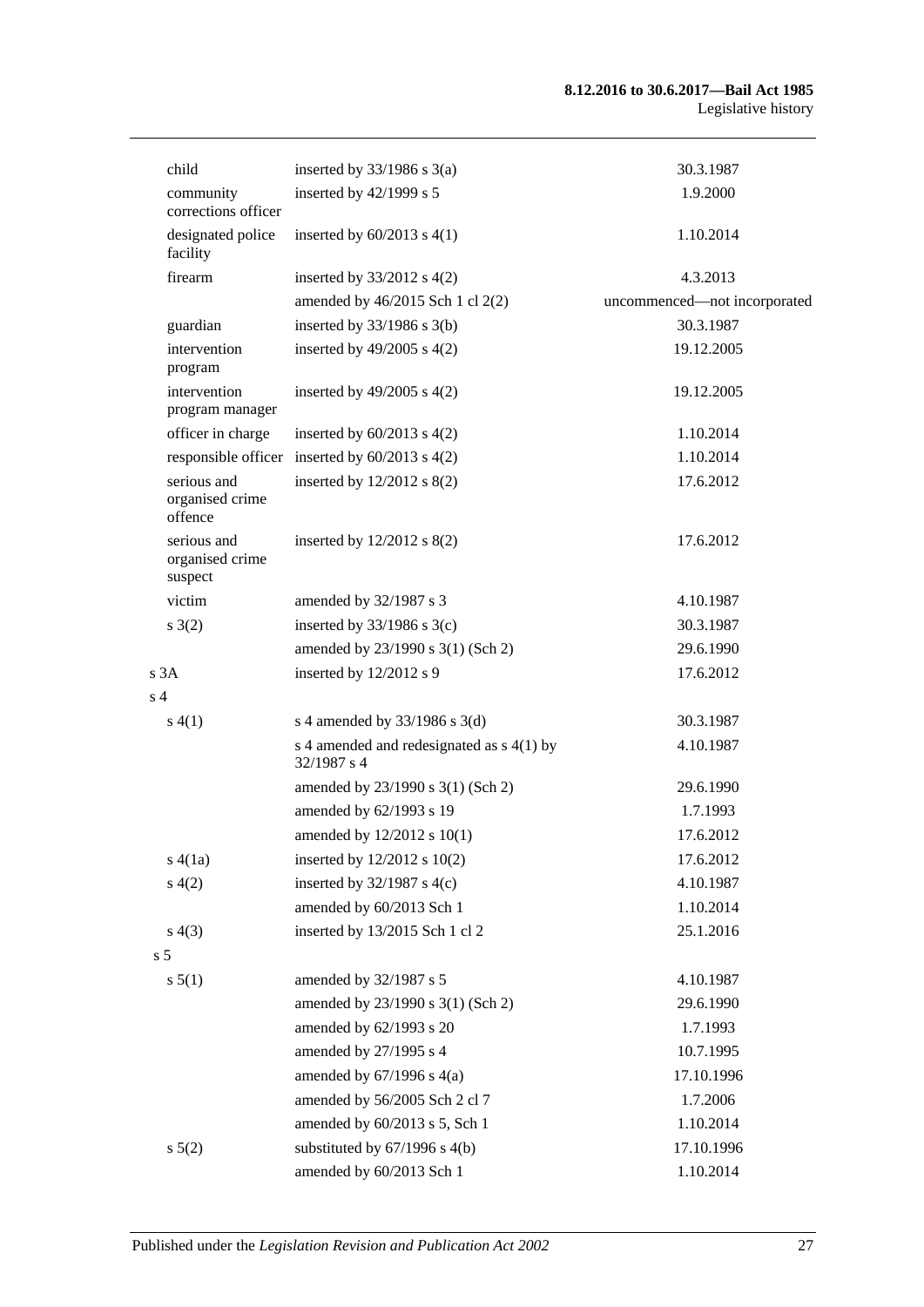### **Bail Act 1985—8.12.2016 to 30.6.2017**

Legislative history

#### Pt 2

s 6 s 6(1) amended by 23/1990 s 3(1) (Sch 2) 29.6.1990 amended by 62/1993 s 21(a) 1.7.1993 amended by 42/1999 s 6 1.9.2000 amended by 60/2013 Sch 1 1.10.2014 s 6(1a) inserted by 33/1986 s 3(e) 30.3.1987 amended by 23/1990 s 3(1) (Sch 2) 29.6.1990 s 6(1b) inserted by 62/1993 s 21(b) 1.7.1993 s 6(3) substituted by 32/1987 s 6 4.10.1987 amended by 60/2013 s 6, Sch 1 1.10.2014 **amended by 62/2016 s 4 8.12.2016** s 6(4) substituted by 32/1987 s 6 4.10.1987 amended by 17/2006 s 45 4.9.2006 amended by 60/2013 Sch 1 1.10.2014 s 6(5) inserted by 32/1987 s 6 4.10.1987 amended by 60/2013 Sch 1 1.10.2014 s 7 s 7(1) amended by 23/1990 s 3(1) (Sch 2) 29.6.1990 s 7(3) substituted by 32/1987 s 7 4.10.1987 amended by 60/2013 s 7 1.10.2014 **amended by 62/2016 s 5 8.12.2016** s 7(4) substituted by 32/1987 s 7 4.10.1987 s 7(5) inserted by 32/1987 s 7 4.10.1987 amended by 60/2013 Sch 1 1.10.2014 s 7(6) inserted by 32/1987 s 7 4.10.1987 Pt 3 s 8 s 8(1) substituted by 32/1987 s 8 4.10.1987 s 8(1a) inserted by 32/1987 s 8 4.10.1987 amended by 23/1990 s 3(1) (Sch 2) 29.6.1990 s 8(2) amended by 23/1990 s 3(1) (Sch 2) 29.6.1990 s 8(2a) inserted by 33/1986 s 3(f) 30.3.1987 amended by 60/2013 Sch 1 1.10.2014 s 8(3) amended by 23/1990 s 3(1) (Sch 2) 29.6.1990 amended by 60/2013 Sch 1 1.10.2014 s 9 s 9(1) amended by 60/2013 Sch 1 1.10.2014 s 9(2) amended by 23/1990 s 3(1) (Sch 2) 29.6.1990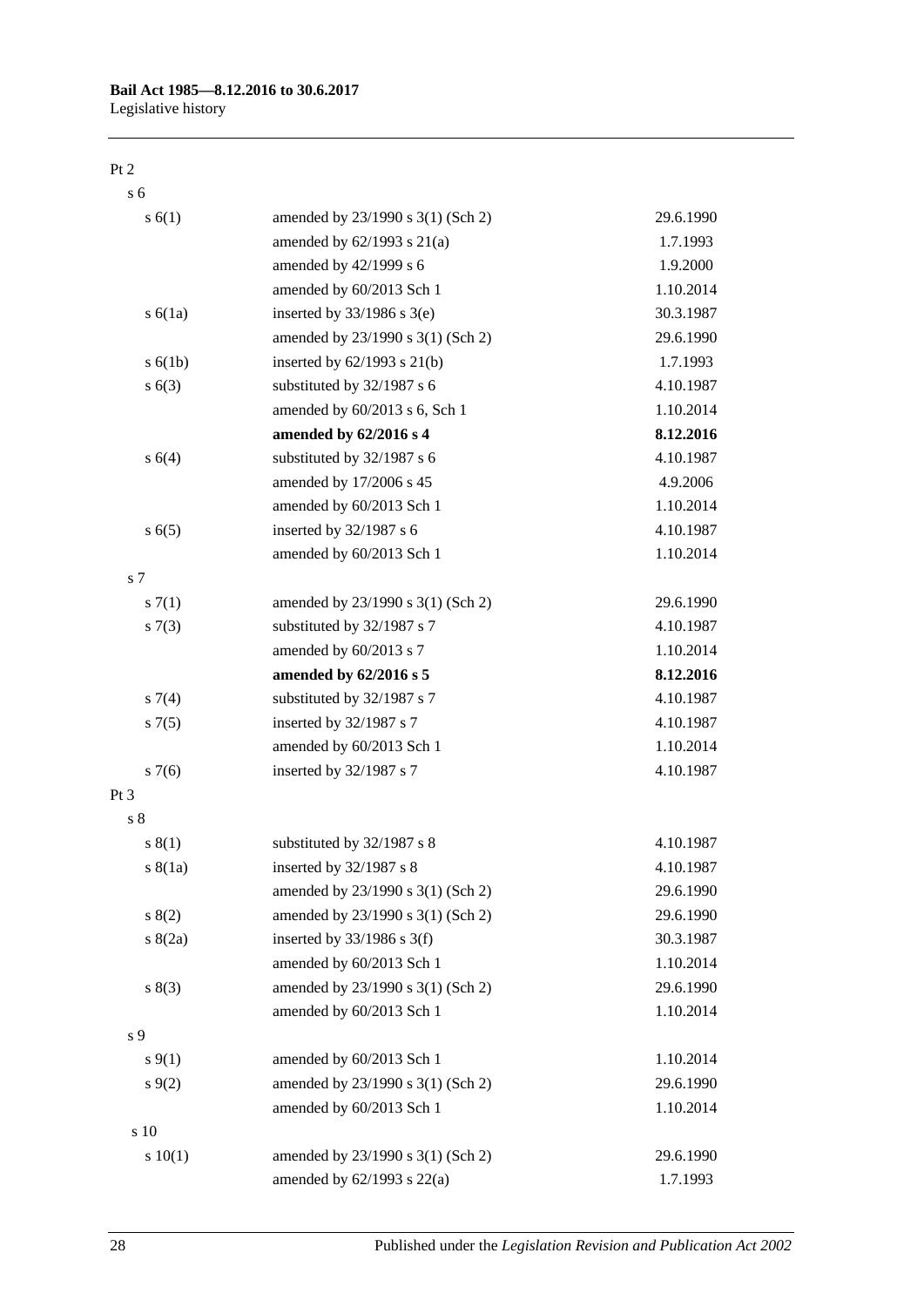#### **8.12.2016 to 30.6.2017—Bail Act 1985** Legislative history

|                       | (c) deleted by $22/1994$ Sch cl $2(a)$      | 1.8.1994   |
|-----------------------|---------------------------------------------|------------|
|                       | amended by 85/2009 Sch 1 cl 2               | 9.12.2011  |
|                       | amended by 60/2013 Sch 1                    | 1.10.2014  |
| 10(2)                 | amended by 23/1990 s 3(1) (Sch 2)           | 29.6.1990  |
|                       | amended by 60/2013 Sch 1                    | 1.10.2014  |
| 10(3)                 | inserted by $62/1993$ s $22(b)$             | 1.7.1993   |
|                       | amended by 60/2013 Sch 1                    | 1.10.2014  |
| s 10(4)               | inserted by $22/1994$ Sch cl $2(b)$         | 1.8.1994   |
|                       | amended by 60/2013 Sch 1                    | 1.10.2014  |
| $s$ 10 $A$            | inserted by 81/2005 s 13                    | 30.7.2006  |
| $s$ 10A $(1a)$        | inserted by 12/2012 s 11(1)                 | 17.6.2012  |
| 10A(2)                | substituted by 48/2007 s 4                  | 17.7.2008  |
|                       | substituted by 13/2008 Sch 1 cl 2           | 4.9.2008   |
|                       | prescribed applicant amended by 73/2009 s 3 | 10.12.2009 |
|                       | amended by 85/2009 Sch 1 cl 3               | 9.12.2011  |
|                       | amended by 12/2012 s 11(2)                  | 17.6.2012  |
|                       | amended by 33/2012 s 5                      | 4.3.2013   |
|                       | amended by 60/2013 Sch 1                    | 1.10.2014  |
| s 11                  |                                             |            |
| s 11(1)               | substituted by 33/2012 s 6                  | 4.3.2013   |
| s $11(1a)$ (1d)       | inserted by 33/2012 s 6                     | 4.3.2013   |
| s 11(2)               | amended by $33/1986$ s $3(g)$               | 30.3.1987  |
|                       | amended by $32/1987$ s $9(a)$               | 4.10.1987  |
|                       | amended by 23/1990 s 3(1) (Sch 2)           | 29.6.1990  |
|                       | amended by 42/1999 s 7(a), (b)              | 1.9.2000   |
|                       | amended by 60/2013 Sch 1                    | 1.10.2014  |
| s $11(2aa)$           | inserted by 12/2012 s 12(1)                 | 17.6.2012  |
| s $11(2ab)$ - $(2ad)$ | inserted by 41/2013 Sch 1 cl 1(1)           | 22.12.2013 |
| s 11(2a)              | inserted by 32/1987 s 9(b)                  | 4.10.1987  |
| s 11(3)               | amended by $33/1986$ s $3(m)$               | 30.3.1987  |
|                       | substituted by 32/1987 s 9(b)               | 4.10.1987  |
|                       | amended by 23/1990 s 3(1) (Sch 2)           | 29.6.1990  |
| s 11(3a)              | inserted by 32/1987 s 9(b)                  | 4.10.1987  |
|                       | amended by 23/1990 s 3(1) (Sch 2)           | 29.6.1990  |
|                       | substituted by $12/2012$ s $12(2)$          | 17.6.2012  |
| s $11(4)$ and $(5)$   | amended by 23/1990 s 3(1) (Sch 2)           | 29.6.1990  |
| s 11(6)               | substituted by $32/1987$ s $9(c)$           | 4.10.1987  |
|                       | amended by 23/1990 s 3(1) (Sch 2)           | 29.6.1990  |
|                       | amended by $27/1995$ s $5(a)$               | 10.7.1995  |
|                       | amended by $42/1999$ s $7(c)$               | 1.9.2000   |
|                       | (b) deleted by $42/1999$ s $7(c)$           | 1.9.2000   |
|                       | amended by 60/2013 s 8, Sch 1               | 1.10.2014  |
| s 11(7)               | amended by 23/1990 s 3(1) (Sch 2)           | 29.6.1990  |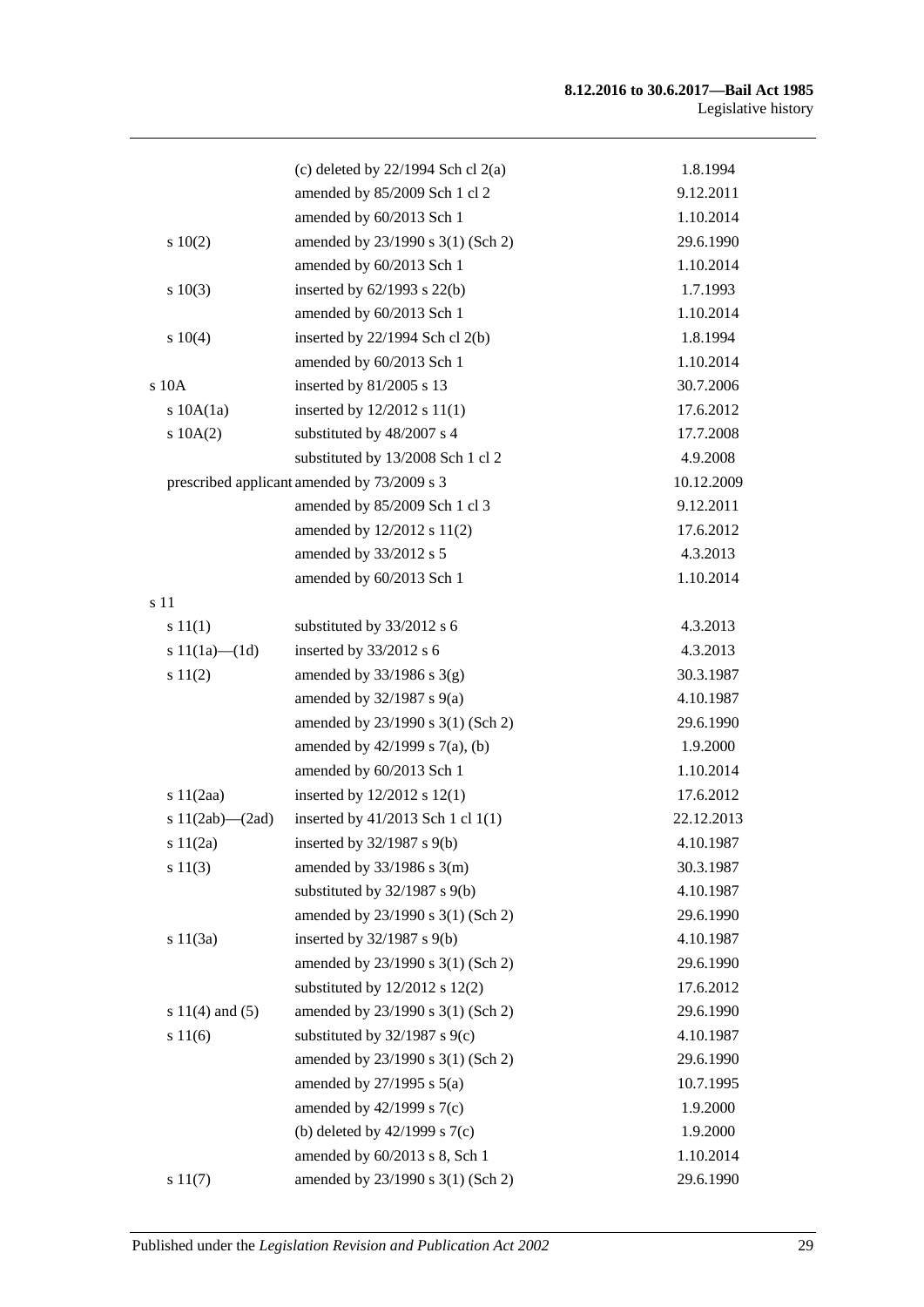#### **Bail Act 1985—8.12.2016 to 30.6.2017** Legislative history

| s 11(7a)                                  | inserted by $32/1987$ s $9(d)$      | 4.10.1987  |
|-------------------------------------------|-------------------------------------|------------|
|                                           | amended by $42/1999$ s $7(d)$       | 1.9.2000   |
|                                           | amended by 60/2013 Sch 1            | 1.10.2014  |
| s 11(7b)                                  | inserted by $32/1987$ s $9(d)$      | 4.10.1987  |
|                                           | amended by 23/1990 s 3(1) (Sch 2)   | 29.6.1990  |
|                                           | amended by 42/1999 s 7(e)           | 1.9.2000   |
| s 11(8)                                   | amended by $33/1986$ s $3(n)$       | 30.3.1987  |
|                                           | amended by 23/1990 s 3(1) (Sch 2)   | 29.6.1990  |
|                                           | amended by 42/1999 s 7(f)           | 1.9.2000   |
|                                           | amended by 60/2013 Sch 1            | 1.10.2014  |
| s 11(9)                                   | inserted by $32/1987$ s $9(e)$      | 4.10.1987  |
|                                           | substituted by $27/1995$ s $5(b)$   | 10.7.1995  |
|                                           | amended by 60/2013 Sch 1            | 1.10.2014  |
| s 11(10)                                  | inserted by $32/1987$ s $9(e)$      | 4.10.1987  |
|                                           | amended by 60/2013 Sch 1            | 1.10.2014  |
|                                           | (b), (c) deleted by 60/2013 Sch 1   | 1.10.2014  |
| s 11(11)                                  | inserted by $32/1987$ s $9(e)$      | 4.10.1987  |
|                                           | amended by 23/1990 s 3(1) (Sch 2)   | 29.6.1990  |
|                                           | substituted by $42/1999$ s $7(g)$   | 1.9.2000   |
|                                           | amended by 60/2013 Sch 1            | 1.10.2014  |
| s 11(12)                                  | inserted by $32/1987$ s $9(e)$      | 4.10.1987  |
|                                           | deleted by $42/1999$ s $7(g)$       | 1.9.2000   |
|                                           | inserted by 18/2009 Sch 1 cl 2      | 1.11.2009  |
| s 11(13)                                  | inserted by 41/2013 Sch 1 cl 1(2)   | 22.12.2013 |
| s 11A                                     | inserted by 33/2012 s 7             | 4.3.2013   |
| s 11A(1)                                  | amended by 60/2013 Sch 1            | 1.10.2014  |
| s 12                                      |                                     |            |
| s 12(1)                                   | amended by 23/1990 s 3(1) (Sch 2)   | 29.6.1990  |
|                                           | amended by 60/2013 Sch 1            | 1.10.2014  |
| s 13 before<br>substitution by<br>60/2013 |                                     |            |
| $s$ 13(1)                                 | amended by $33/1986$ s $3(o)$ , (p) | 30.3.1987  |
|                                           | amended by $23/1990 s 3(1)$ (Sch 2) | 29.6.1990  |
| $s\,13(2)$                                | amended by $33/1986 s 3(q)$         | 30.3.1987  |
|                                           | amended by 23/1990 s 3(1) (Sch 2)   | 29.6.1990  |
|                                           | amended by $94/1993$ s $5(a)$       | 1.1.1994   |
|                                           | substituted by $27/1995 s 6(a)$     | 10.7.1995  |
| $s\,13(3)$                                | amended by $33/1986$ s $3(r)$       | 30.3.1987  |
|                                           | amended by $23/1990 s 3(1)$ (Sch 2) | 29.6.1990  |
|                                           | amended by $94/1993$ s $5(a)$       | 1.1.1994   |
|                                           | amended by 67/1996 s 5              | 17.10.1996 |
| s 13(4)                                   | amended by $23/1990 s 3(1)$ (Sch 2) | 29.6.1990  |
|                                           |                                     |            |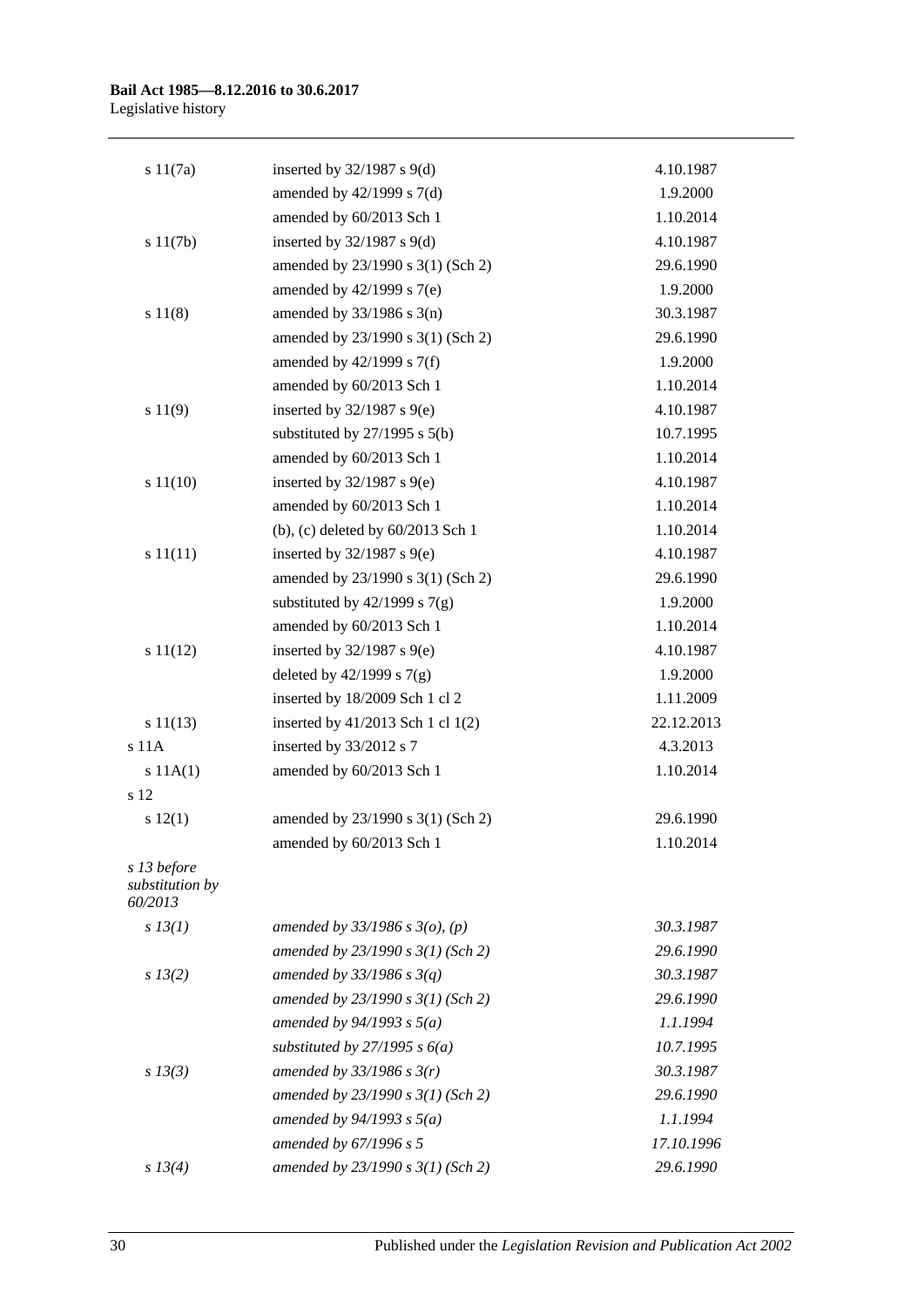#### **8.12.2016 to 30.6.2017—Bail Act 1985** Legislative history

|                                           | amended by $94/1993$ s $5(b)$       | 1.1.1994  |
|-------------------------------------------|-------------------------------------|-----------|
| $s\,13(5)$                                | inserted by $94/1993$ s $5(c)$      | 1.1.1994  |
|                                           | amended by $27/1995 s 6(b)$         | 10.7.1995 |
| s 13                                      | substituted by 60/2013 s 9          | 1.10.2014 |
| Pt 4                                      |                                     |           |
| s 14                                      |                                     |           |
| s 14(2)                                   | amended by $33/1986$ s $3(s)$       | 30.3.1987 |
|                                           | amended by 27/1995 s 7              | 10.7.1995 |
|                                           | amended by 60/2013 Sch 1            | 1.10.2014 |
| $s\ 14(3)$                                | amended by 23/1990 s 3(1) (Sch 2)   | 29.6.1990 |
| s 14(4)                                   | amended by 23/1990 s 3(1) (Sch 2)   | 29.6.1990 |
|                                           | amended by 60/2013 Sch 1            | 1.10.2014 |
| s14(5)                                    | amended by 23/1990 s 3(1) (Sch 2)   | 29.6.1990 |
| s 15 before<br>substitution by<br>60/2013 |                                     |           |
| s 15(1)                                   | amended by $33/1986$ s $3(t)$       | 30.3.1987 |
|                                           | amended by $23/1990 s 3(1)$ (Sch 2) | 29.6.1990 |
|                                           | amended by 27/1995 s $8(a)$ , (b)   | 10.7.1995 |
| s 15(2)                                   | amended by $33/1986 s 3(u)$ , (v)   | 30.3.1987 |
|                                           | amended by $23/1990 s 3(1)$ (Sch 2) | 29.6.1990 |
|                                           | amended by 27/1995 s $8(c)$ —(e)    | 10.7.1995 |
| $s\,15(3)$                                | amended by $33/1986 s 3(w)$ , (x)   | 30.3.1987 |
|                                           | amended by $23/1990 s 3(1)$ (Sch 2) | 29.6.1990 |
|                                           | amended by $27/1995 s 8(f)$         | 10.7.1995 |
| s <sub>15</sub>                           | substituted by 60/2013 s 10         | 1.10.2014 |
| $s$ 15 $A$                                | inserted by 32/1987 s 10            | 4.10.1987 |
| s 15A(2)                                  | amended by 60/2013 Sch 1            | 1.10.2014 |
| s 15A(3)                                  | amended by 17/2006 s 46             | 4.9.2006  |
|                                           | amended by 60/2013 Sch 1            | 1.10.2014 |
| s 16                                      | substituted by 32/1987 s 11         | 4.10.1987 |
|                                           | substituted by 60/2013 s 11         | 1.10.2014 |
| Pt 5                                      |                                     |           |
| s 17                                      |                                     |           |
| s 17(1)                                   | amended by 23/1990 s 3(1) (Sch 2)   | 29.6.1990 |
|                                           | amended by $27/1995$ s $9(a)$       | 10.7.1995 |
|                                           | amended by 42/1999 s 8              | 1.9.2000  |
| s 17(2)                                   | amended by 23/1990 s 3(1) (Sch 2)   | 29.6.1990 |
|                                           | substituted by $27/1995$ s $9(b)$   | 10.7.1995 |
| $s\ 17(3)$                                | amended by $27/1995$ s $9(c)$       | 10.7.1995 |
| $s$ 17(3a)                                | inserted by 32/1987 s 12            | 4.10.1987 |
|                                           | deleted by $27/1995 s 9(d)$         | 10.7.1995 |
| s 17(4)                                   | amended by 60/2013 Sch 1            | 1.10.2014 |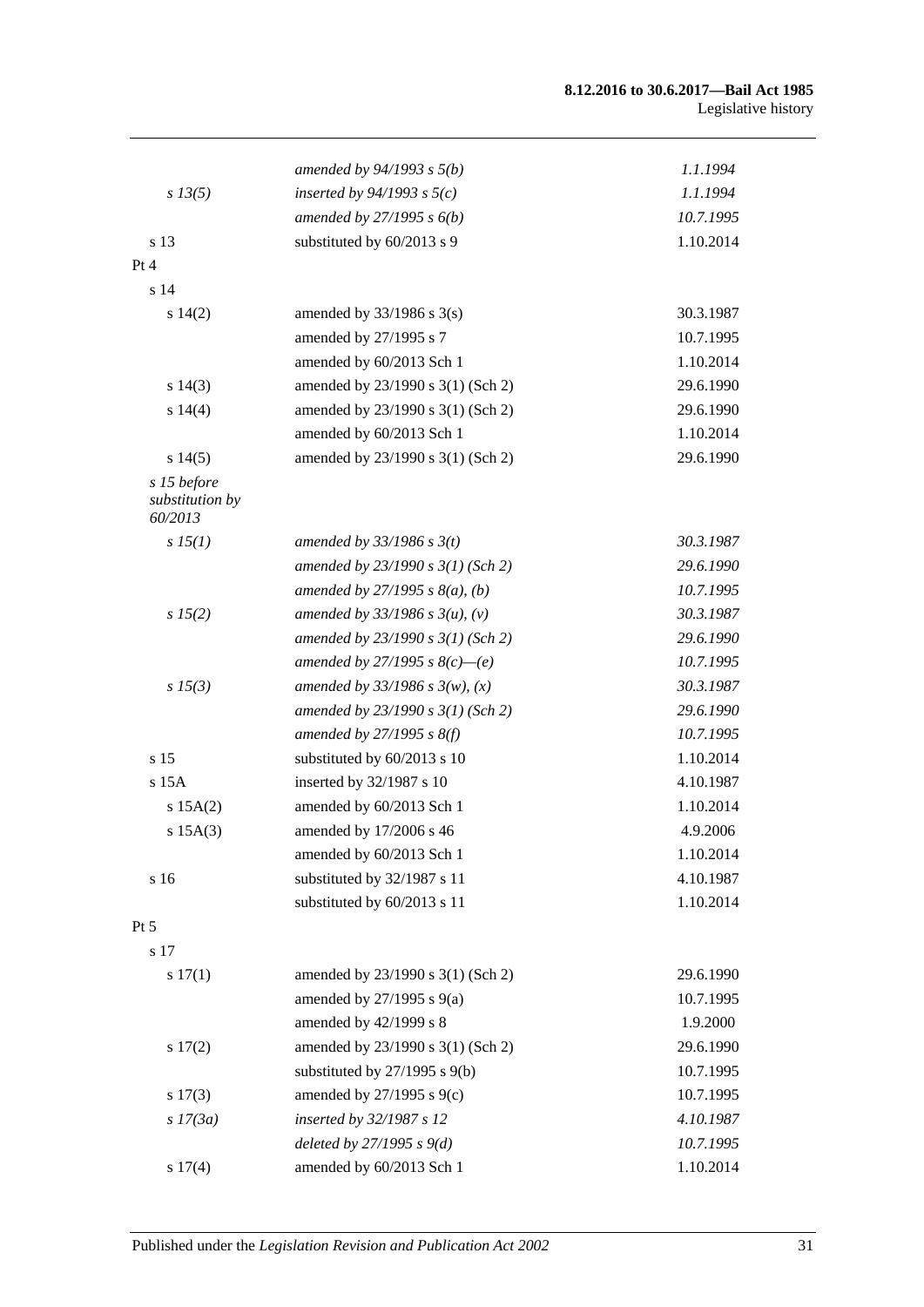## **Bail Act 1985—8.12.2016 to 30.6.2017**

Legislative history

| s 17A         | inserted by 32/1987 s 13           | 4.10.1987  |
|---------------|------------------------------------|------------|
|               | amended by 23/1990 s 3(1) (Sch 2)  | 29.6.1990  |
|               | amended by 42/1999 s 9             | 1.9.2000   |
|               | amended by 60/2013 Sch 1           | 1.10.2014  |
| s 18          |                                    |            |
| s 18(1)       | amended by 23/1990 s 3(1) (Sch 2)  | 29.6.1990  |
|               | amended by 60/2013 s 12(1), Sch 1  | 1.10.2014  |
| s 18(2)       | amended by 23/1990 s 3(1) (Sch 2)  | 29.6.1990  |
|               | amended by 60/2013 Sch 1           | 1.10.2014  |
| s 18(3)       | inserted by 32/1987 s 14           | 4.10.1987  |
|               | amended by 27/1995 s 10            | 10.7.1995  |
|               | amended by 60/2013 s 12(2)         | 1.10.2014  |
| s 19          |                                    |            |
| s 19(1)       | amended by 23/1990 s 3(1) (Sch 2)  | 29.6.1990  |
|               | amended by 27/1995 s 11(a), (b)    | 10.7.1995  |
|               | amended by 17/2006 s 47(1)         | 4.9.2006   |
|               | amended by 60/2013 Sch 1           | 1.10.2014  |
| s 19(2)       | substituted by $32/1987$ s $15(a)$ | 4.10.1987  |
|               | amended by $27/1995$ s $11(c)$     | 10.7.1995  |
| s 19(3)       | amended by 27/1995 s 11(d)         | 10.7.1995  |
|               | amended by 17/2006 s 47(2)         | 4.9.2006   |
|               | amended by 60/2013 Sch 1           | 1.10.2014  |
| s 19(3a)      | inserted by 32/1987 s 15(b)        | 4.10.1987  |
|               | substituted by 62/1993 s 23        | 1.7.1993   |
|               | amended by 27/1995 s 11(e)         | 10.7.1995  |
| s 19A         | inserted by 12/2012 s 13           | 17.6.2012  |
|               | amended by 60/2013 s 13, Sch 1     | 1.10.2014  |
| s 20          | amended by $33/1986$ s $3(y)$      | 30.3.1987  |
|               | substituted by 32/1987 s 16        | 4.10.1987  |
| Pt 6          |                                    |            |
| s 21          | amended by 23/1990 s 3(1) (Sch 2)  | 29.6.1990  |
| s 21A         | inserted by 32/1987 s 17           | 4.10.1987  |
|               | amended by 49/1991 Sch 2           | 6.7.1992   |
|               | amended by 60/2013 Sch 1           | 1.10.2014  |
| $s$ 21B       | inserted by 49/2005 s 5            | 19.12.2005 |
| $s$ 21B(2)    | substituted by 14/2015 Sch 1 cl 1  | 1.12.2015  |
| $s \, 21B(4)$ | amended by 60/2013 Sch 1           | 1.10.2014  |
| s 21C         | inserted by 49/2005 s 5            | 19.12.2005 |
| $s \, 21C(1)$ | amended by 60/2013 Sch 1           | 1.10.2014  |
| s 22          | amended by 23/1990 s 3(1) (Sch 2)  | 29.6.1990  |
|               | amended by 42/1999 s 10            | 1.9.2000   |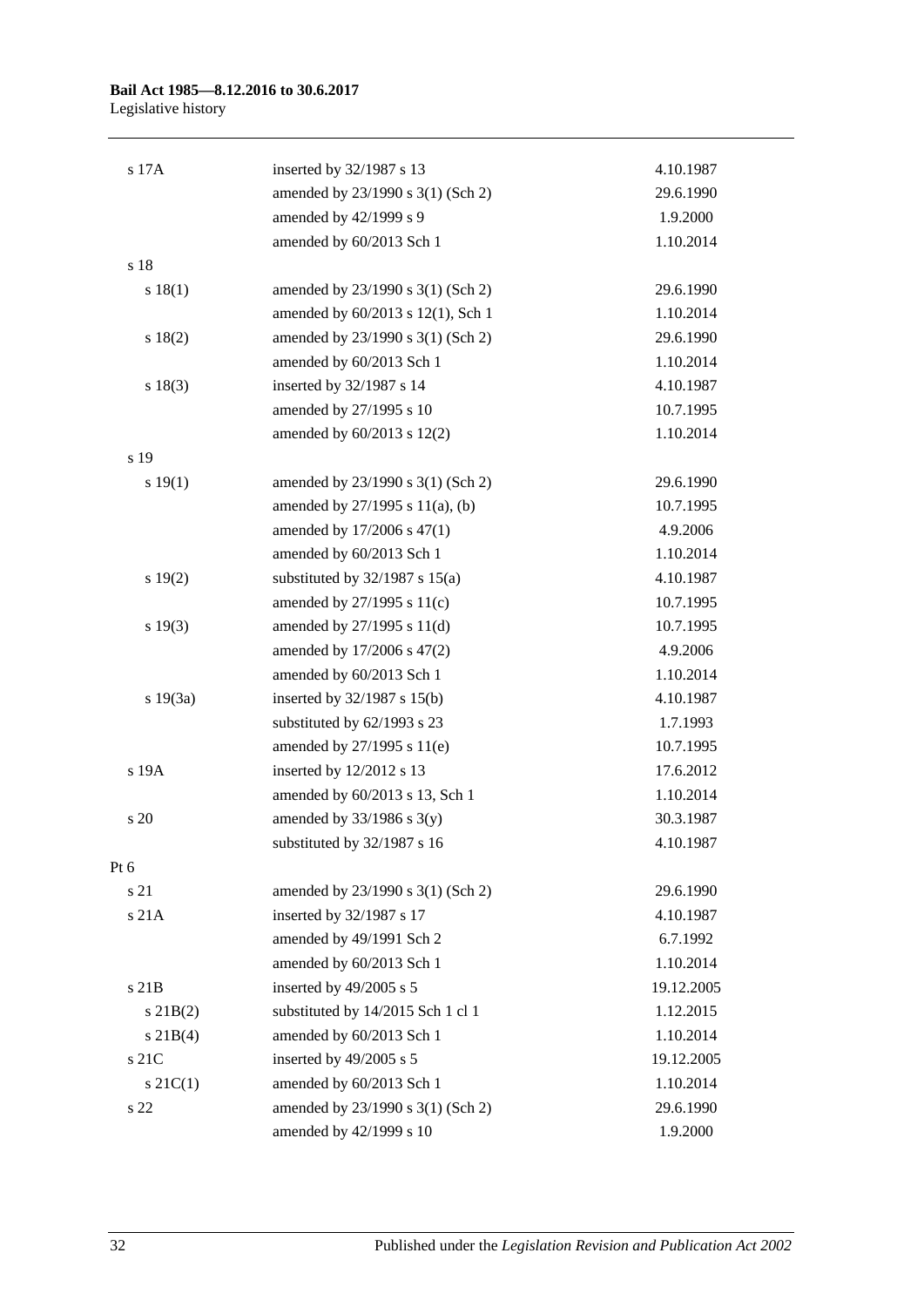| s 23 before<br>substitution by<br>69/1991 |                                                  |           |
|-------------------------------------------|--------------------------------------------------|-----------|
| $s\,23(1)$                                | s 23 redesignated as s $23(1)$ by $32/1987$ s 18 | 4.10.1987 |
|                                           | substituted by $23/1990 s 3(1)$ (Sch 2)          | 29.6.1990 |
| $s\,23(2)$                                | inserted by $32/1987 s 18$                       | 4.10.1987 |
| s <sub>23</sub>                           | substituted by $69/1991$ s 18                    | 6.7.1992  |
|                                           | amended by 60/2013 Sch 1                         | 1.10.2014 |
| s23A                                      | inserted by $12/2012$ s 14                       | 17.6.2012 |
| s <sub>24</sub>                           | amended by $33/1986$ s $3(z)$                    | 30.3.1987 |
|                                           | amended by $23/1990$ s $3(1)$ (Sch 2)            | 29.6.1990 |
|                                           | substituted by $22/1994$ Sch cl $2(c)$           | 1.8.1994  |
|                                           | amended by $85/2009$ Sch 1 cl 4                  | 9.12.2011 |
|                                           | amended by $12/2012$ s 15                        | 17.6.2012 |

### **Transitional etc provisions associated with Act or amendments**

### *Statutes Amendment (Intervention Programs and Sentencing Procedures) Act 2005, Sch 1*

#### **1—Review of services included on intervention programs**

- (1) Either House of Parliament may, not before the first anniversary of the commencement of this Act, require the Ombudsman to carry out an investigation concerning the value and effectiveness of all services included on intervention programs (within the meaning of the *[Bail Act](http://www.legislation.sa.gov.au/index.aspx?action=legref&type=act&legtitle=Bail%20Act%201985) 1985* and the *[Criminal Law \(Sentencing\)](http://www.legislation.sa.gov.au/index.aspx?action=legref&type=act&legtitle=Criminal%20Law%20(Sentencing)%20Act%201988)  Act [1988](http://www.legislation.sa.gov.au/index.aspx?action=legref&type=act&legtitle=Criminal%20Law%20(Sentencing)%20Act%201988)*) in the 12 month period following that commencement (or another period specified by the House).
- (2) For the purposes of the investigation, the Ombudsman may exercise the same investigative powers as are conferred on the Ombudsman by the *[Ombudsman](http://www.legislation.sa.gov.au/index.aspx?action=legref&type=act&legtitle=Ombudsman%20Act%201972)  Act [1972](http://www.legislation.sa.gov.au/index.aspx?action=legref&type=act&legtitle=Ombudsman%20Act%201972)* in relation to an investigation duly initiated under that Act.
- (3) The Ombudsman must, after completing the investigation, submit a report on the outcome of the investigation to—
	- (a) if the investigation was required by the Legislative Council—the President of the Legislative Council; or
	- (b) if the investigation was required by the House of Assembly—the Speaker of the House of Assembly.
- (4) If the Ombudsman is required to carry out an investigation in accordance with this clause, the Attorney-General must ensure that the Ombudsman is provided with the resources the Ombudsman reasonably requires for the purposes of carrying out the investigation.